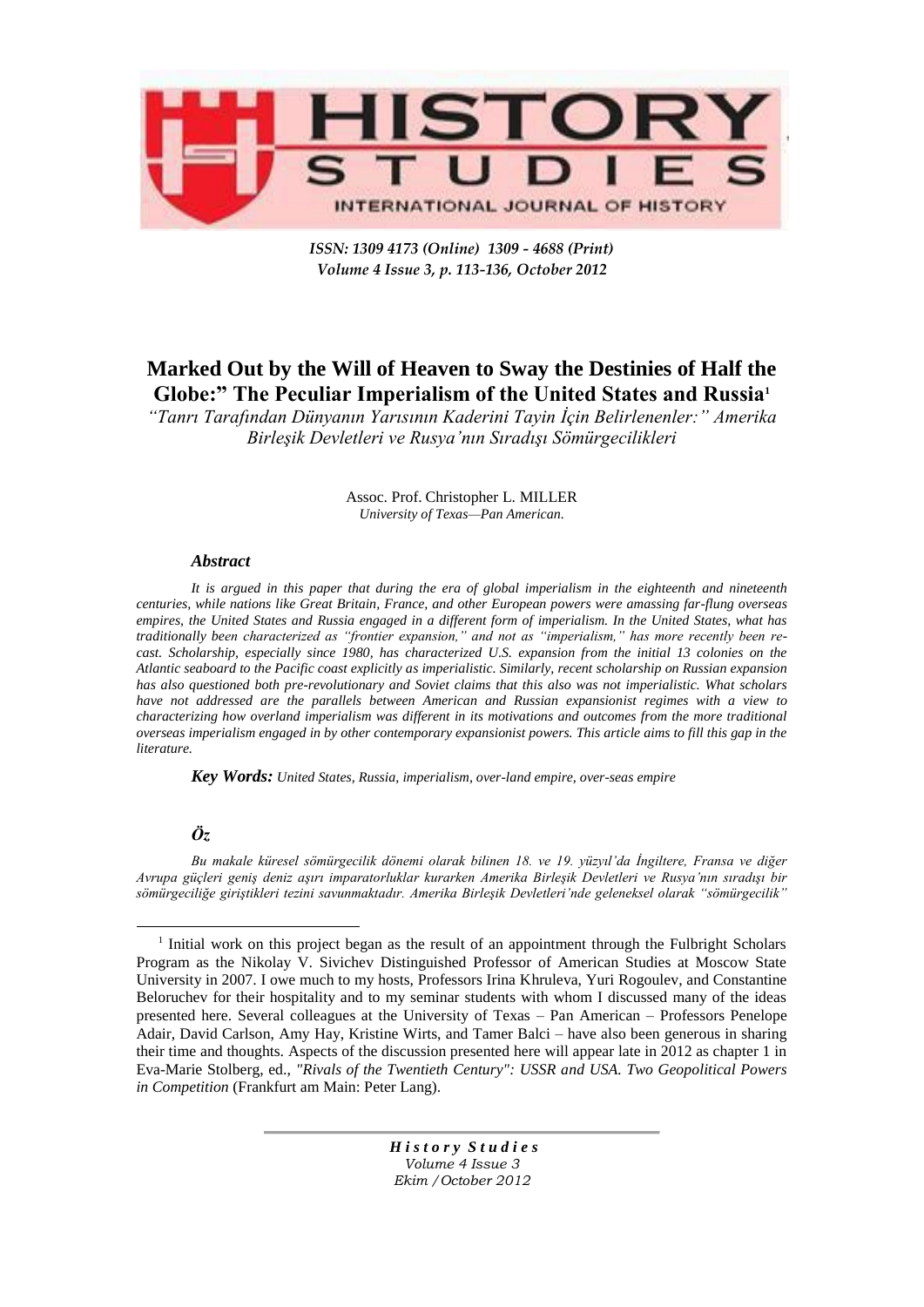*Marked Out by the Will of Heaven to Sway the Destinies of Half the Globe:*" *The Peculiar Imperialism of the United States and Russia 114*

*değil de ―sınır genişletme‖ olarak adlandırılan sınıflandırma yakın zamanda yeniden tanımlanmışdır. Özellikle 1980'den sonraki araştırmalar ABD'nin ilk kuruluşunu teşkil eden Atlantik Okyanusu kıyısındaki 13 koloniden Pasifik Okyanusu kıyılarına kadar yayılmasını açıkça sömürgecilik olarak nitelendirmektedirler. Benzer şekilde yakın dönemde Rus yayılmacılığı üzerine yapılan araştırmalar gerek Rusya devrimi öncesinde gerekse Sovyet Rusya döneminde Rus yayılmacılığının sömürgecilik olmadığı iddialarını sorgulamaktadırlar. Araştırmacıların üzerinde durmadığı önemli bir konu Amerikan ve Rus yayılmacı rejimleri arasındaki benzerlikler ve bu kara sömürgeciliği türünün amaçları ve sonuçları itibariyle diğer yayılmacı güçlerin uyguladığı geleneksel deniz aşırı sömürgecilikten farklılıklarıdır. Bu makale literatürdeki bu boşluğu doldurmayı amaçlamaktadır.*

*Anahtar Kelimeler*: *ABD, Rusya, sömürgecilik, kara imparatorluğu, deniz aşırı impratatorluğu*

In 1834, Alexis de Tocqueville chose to end Book One of his "Democracy in America" with a peculiar observation and prediction. The observation, one that would have sounded presumptuous to the world even a century later, was as follows: "There are at the present time two great nations in the world, which started from different points, but seem to tend towards the same end. I allude to the Russians and the Americans.‖ And the prediction, which would have sounded fresh and ominous at the end of World War II, was that "Their starting-point is different and their courses are not the same; yet each of them seems marked out by the will of Heaven to sway the destinies of half the globe.<sup>72</sup>

Tocqueville's estimate came quite close to the mark—certainly by the mid-twentieth century Russia and the U.S. each swayed the destinies of half the globe. What could have led to such an early, and apparently prophetic, observation on the part of a visionary European political thinker? What Tocqueville observed and what shaped his prediction was that during the nineteenth century, Russia and the United States were each, in somewhat different ways, establishing and internalizing what U.S. historian Walter Nugent calls "Habits of Empire."<sup>3</sup>

Of course the United States and Russia were not alone in forging empires during the nineteenth century. Imperialism may well have been the single universal enterprise that embroiled the entire Western World during the period from the sixteenth through the nineteenth centuries.<sup>4</sup> England, France, Holland, and many other Western nations imbibed equally in forming habits of empire during those years. But it was not empire *per se* that set Russia and the United States careening on a course toward global competition, but the specifics of their particular, and peculiar, form of imperialism that did the trick.

Before embarking on a comparative exploration of Russia's and the United States' expansive ventures in imperialism during the eighteenth and nineteenth centuries, a thorny problem of terminology must first be laid to rest. If what happened in Russia and the United

 $\overline{a}$ 

<sup>2</sup> Alexis de Tocqueville, *Democracy in America* (New York: Alfred A. Knopf, 1951), I:434.

<sup>3</sup> See Walter T. K. Nugent, *Habits of Empire: A History of American Expansion* (New York: Alfred A. Knopf, 2008).

<sup>4</sup> This certainly is the opinion put forth by Emmanuel Wallerstein in his classic three volume summary of world systems. See Emmanuel Wallerstein, *The Modern World-System, vol. I: Capitalist Agriculture and the Origins of the European World-Economy in the Sixteenth Century* (New York: Academic Press, 1974); *The Modern World-System, vol. II: Mercantilism and the Consolidation of the European World-Economy, 1600-1750* (New York: Academic Press, 1980); *The Modern World-System, vol. III: The Second Great Expansion of the Capitalist World-Economy, 1730-1840's* (New York: Academic Press, 1989); and *World-Systems Analysis: An Introduction* (Durham, NC: Duke University Press, 2004).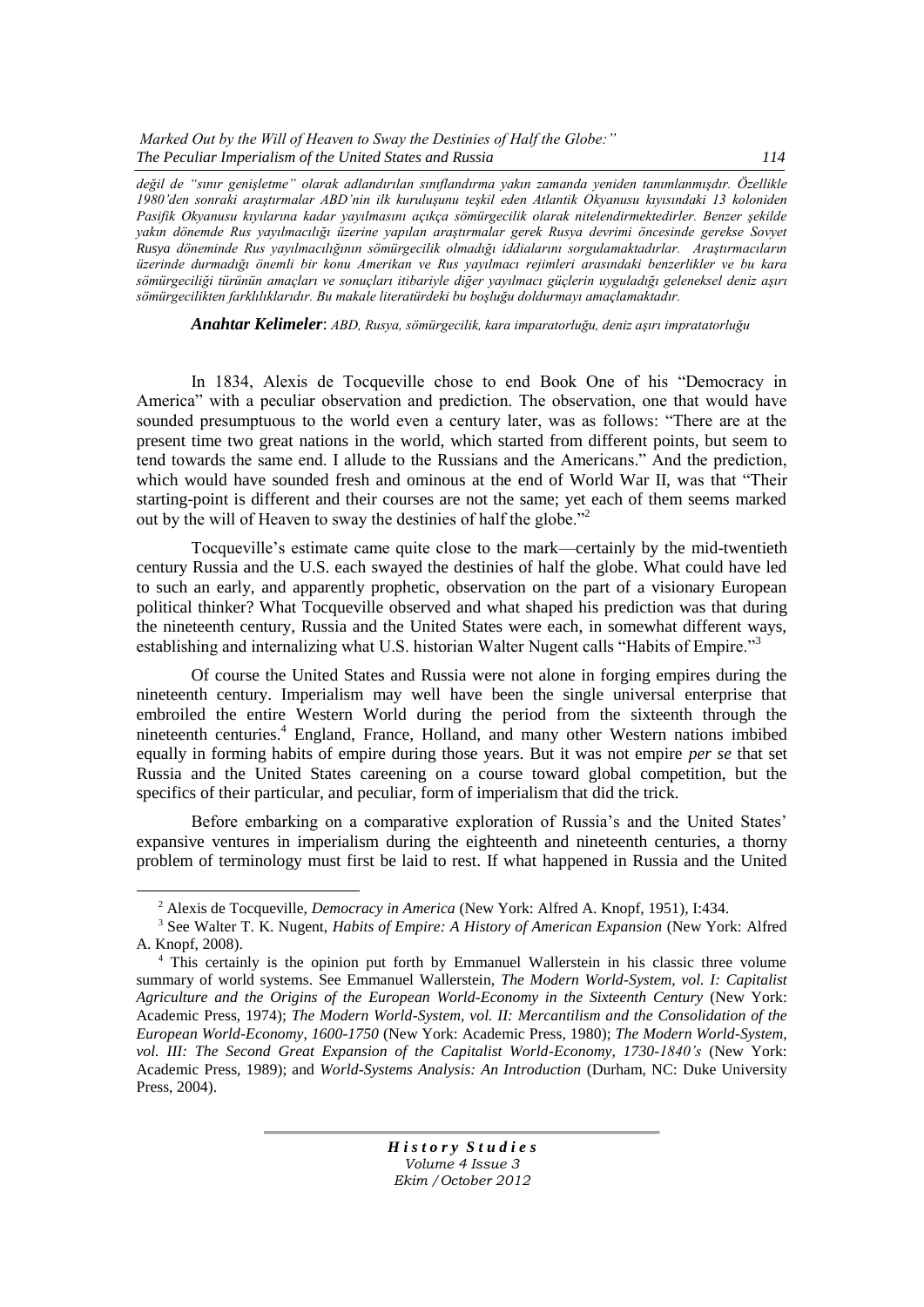States can be credited to "habits of empire," we must first establish that each was, in fact, engaged in imperialism.

In Russia's case, this appears to be a fairly simple task. Beginning with the inauguration of Ivan IV in 1547, each monarch of Russia assumed the title Tsar, to which Peter I appended the title "Emperor of all the Russias" in  $1721$ .<sup>5</sup> Logically, then, if there was an imperator, there must have been an imperium. But calling itself an empire did not necessarily make it one. As Ronald Grigor Suny has pointed out, there is a significant discrepancy between formal definitions of imperialism and historical conditions in Tsarist Russia. Suny cites Michael Doyle's definition of imperialism as "a relationship, formal or informal, in which one state controls the effective political sovereignty of another political society." Given this definition, Russia during the Tsarist era cannot be classified historically as an imperialist power because, according to Suny, most of the peoples over whom Russia exerted control cannot be characterized as political societies.<sup>6</sup> In order to fit Russia into the larger conversation about empires and imperialism in the early modern age, Suny draws upon other theorists, notably John A. Armstrong and Mark R. Beissinger to arrive at a workable "ideal type":

*…empire is a composite state structure in which the metropole is distinct in some way from the periphery and the relationship between the two is conceived or perceived by metropolitan or peripheral actors as one of justifiable or unjustifiable inequity, subordination, and/or exploitation*. 7

Under this definition, Suny is satisfied that Tsarist Russia can justifiably be called an "empire" and its behavior as imperialism.

But does even this definition, broadened as it is, implicate the United States in imperialistic behavior during the nineteenth century? Nugent notes that "Americans have been reluctant, as many have pointed out, to own up that theirs is an imperial nation," and until the 1980s it was traditional for historians to deny this categorically.<sup>8</sup> James A. Field, for example, noted in 1978 that all extant scholarship agreed that imperialism did not exist in the American republic until the very end of the nineteenth century when there was a clear shift from internal expansion to external imperialism.<sup>9</sup> But this perception (and state of denial) is historiographical, not historical. Traditional views concerning U.S. expansion before the twentieth century found expression and attained formalization in Frederick Jackson Turner's classic 1893 essay "The Significance of the Frontier in American History." In this classic

*H i s t o r y S t u d i e s Volume 4 Issue 3 Ekim /October 2012*

 $\overline{a}$ 

<sup>5</sup> Robin Milner-Gulland engages in an interesting etymological discussion of the term Tsar (царь) as well as its formal adoption by Ivan IV. He also discusses Peter I's incorporation of the formal title of Emperor (Император) in 1721. See Robin. Milner-Gulland, *The Russians* (Oxford: Blackwell, 1999), 71-73; 3.

<sup>&</sup>lt;sup>6</sup> Ronald Grigor Suny, "The Empire Strikes Out: Imperial Russia, 'National' Identity, and Theories of Empire," in *A State of Nations: Empire and Nation-Making in the Age of Lenin and Stalin*, ed. Ronald Grigor Suny and Terry Martin, 23-66 (New York: Oxford University Press, 2001), 24-25.

Suny, "The Empire Strikes Out," 26.

<sup>8</sup> Nugent, *Habits of Empire,* 316.

<sup>9</sup> A contention he does not dispute, though he rails at what in his judgment are the over-simplified explanations for the phenomenon. See James A. Field, "American Imperialism: The Worst Chapter in Almost Any Book,‖ *The American Historical Review* 83 (1978): 644-668. This is also discussed at some length in Barbara Bush, *Imperialism and Postcolonialism* (Harlow, England: Pearson/Longman, 2006), 199-203.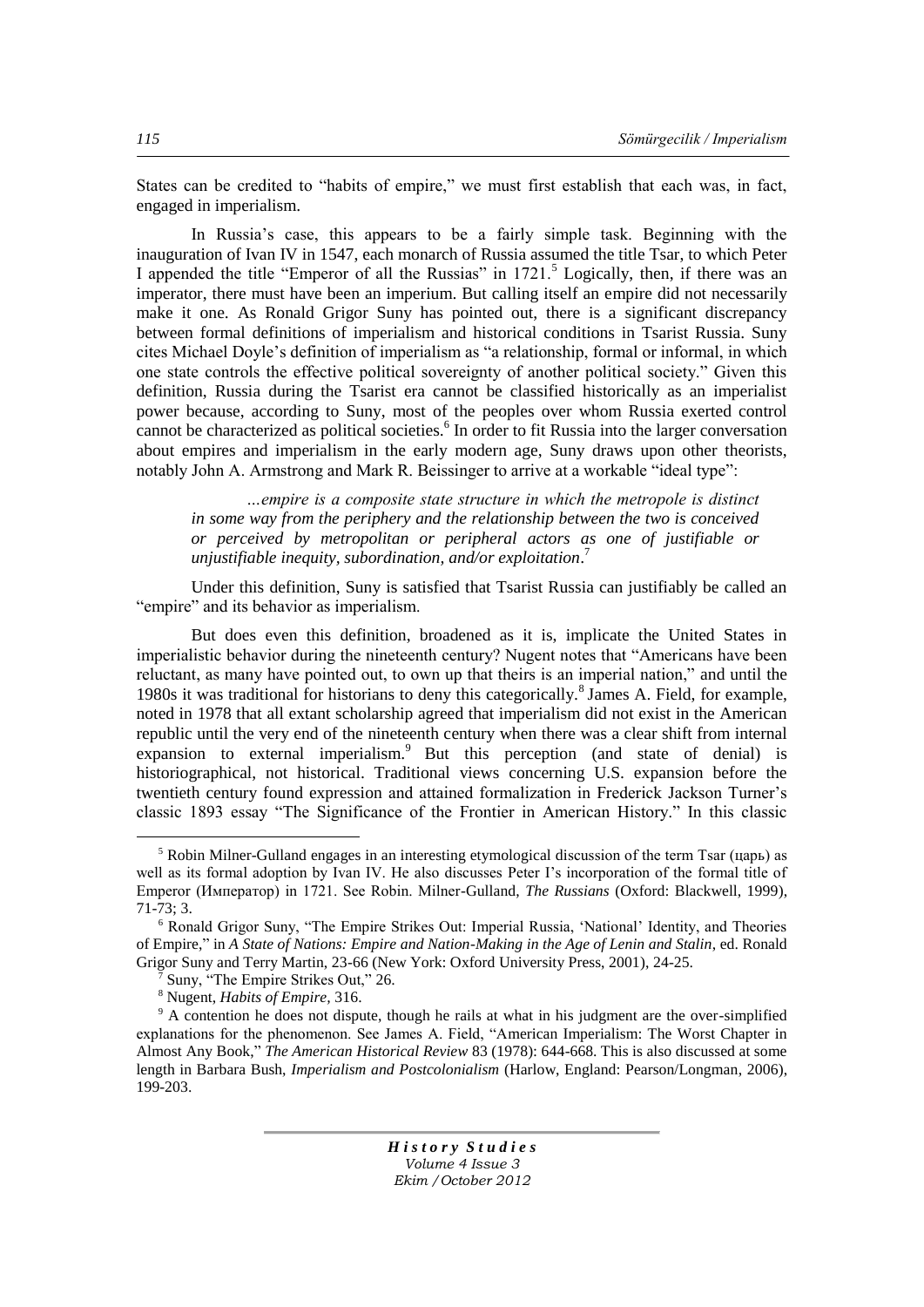telling of the American saga, the North American continent provided a vast cache of "free land" for a transplanted European population that undermined inherited habits of identity and authority, replacing them with new individualistic and democratic ones. A "pioneering" process taking place in waves between the onset of European settlement and the end of the nineteenth century gradually filled in the empty space that had characterized North America and gave rise to an altogether new and entirely unique American nation.<sup>10</sup>

While this Turnerian paradigm had its critics from the outset, few actually questioned the "free land" and "pioneering" aspects of Turner's characterization.<sup>11</sup> However in 1980, diplomatic historian William Appleman Williams sounded a clarion call for a new departure. In the pages of *The Nation* magazine and in more extended book form later in the year, Williams challenged this benign characterization of American expansion, identifying "empire" instead of "pioneering" as the American "Way of Life."<sup>12</sup> In that same year, Richard Drinnon wrote the damning manifesto *Facing West: The Metaphysics of Indian-Hating and Empire-Building*, which received a lot of attention but highly mixed reviews.<sup>13</sup> Unaware of Williams' manifesto but certainly influenced by Drinnon's, eight years later, Patricia Nelson Limerick moved the matter of internal imperialism onto center stage. Abandoning such masking expressions as "pioneering," "westering," and "opening the frontier," Limerick identified this process for what it, in fact, really was—conquest—giving rise to a new, post-Turnerian perspective on early U.S. history.<sup>14</sup> Following up on this new paradigm, Nugent recently declared with no hesitation "The expansion of the United States was imperialistic."<sup>15</sup>

Following through, then, it appears that the case can be made for discussing Russia and the United States as being empires among empires during that time when Emmanuel Wallerstein characterizes the world system as coming into being through the consolidation of global capitalist structures, specifically the period between 1730 and the end of the nineteenth

 $\overline{a}$ 

<sup>&</sup>lt;sup>10</sup> Frederick Jackson Turner, "The Significance of the Frontier in American History," *Annual Report of the American Historical Association,* 1893.

<sup>11</sup> For early commentaries and criticisms of Turner's thesis, see George Rogers Taylor, *The Turner Thesis Concerning the Role of the Frontier in American History* (rev. ed. Boston: Heath, 1956).

<sup>&</sup>lt;sup>12</sup> See William Appleman Williams, "Empire as a Way of Life," *The Nation* 231 (1980): 104-119; *Empire as a Way of Life: An Essay on the Causes and Character of America's Present Predicament Along with a Few Thoughts about an Alternative* (New York: Oxford University Press, 1980).

<sup>13</sup> Richard Drinnon, *Facing West: The Metaphysics of Indian-Hating and Empire-Building* (Minneapolis: University of Minnesota Press, 1980).

<sup>&</sup>lt;sup>14</sup> Limerick's critique of the "Turner Thesis" forms the body of Patricia Nelson Limerick, *The Legacy of Conquest: The Unbroken Past of the American West* (New York: W. W. Norton, 1988). An excellent overview of the new, post-Turnerian scholarship on U.S. expansion can be found in Patricia Nelson Limerick, Clyde A. Milner, and Charles E. Rankin, eds., *Trails: Toward a New Western History* (Lawrence: University Press of Kansas, 1991) and in William Cronon, Georges Miles, and Jay Gitlin, eds., *Under an Open Sky: Rethinking America's Western Past* (New York: W. W. Norton, 1992). Limerick has since expanded on her critique and responded to her various critics in Patricia Nelson Limerick, *Something in the Soil: Legacies and Reckonings in the New West* (New York: Norton, 2000). Concerning Limerick's ignorance of Williams' earlier work, see Patricia Nelson Limerick, "Dilemmas" in Forgiveness: William Appleman Williams and Western American History," *Diplomatic History* 25 (2001): 293-300.

<sup>15</sup> Nugent, *Habits of Empire,* 319, n. 1; 236.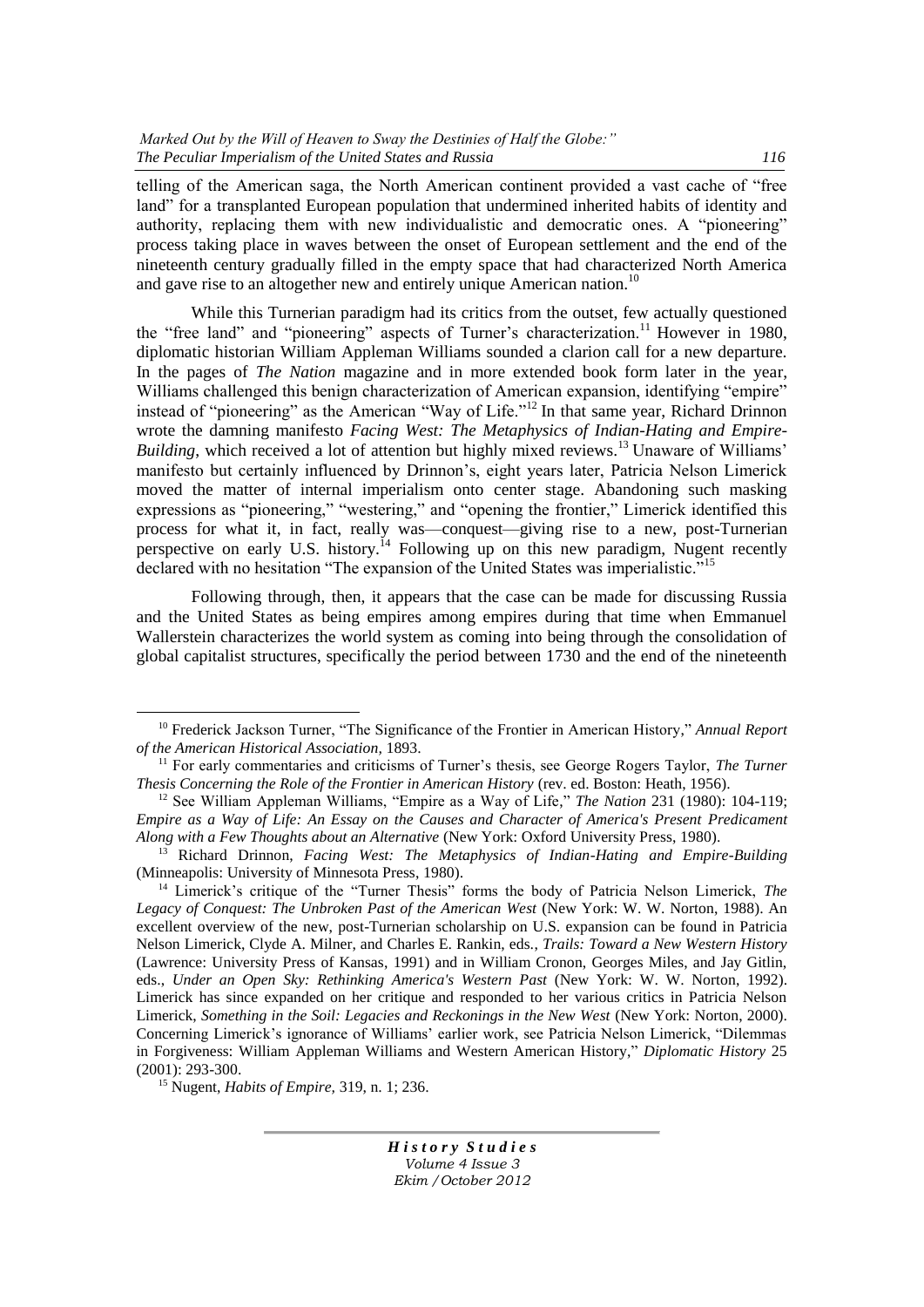century.<sup>16</sup> But what sets the United States' and Russia's eighteenth- and nineteenth-century imperialism apart from that of the other colonizing powers is that theirs were over-land, as opposed to over-seas enterprises. As James Forsyth observes, Russia's expansion into Asia "was not dependent upon fleets of sailing-ships plying long distances across the ocean, but on an advance overland, $\frac{1}{2}$ <sup>17</sup> a case that William Cronon and countless others have equally made for the United States.<sup>18</sup> For want of a better word, the United States and Russia were frontier states and created frontier empires.<sup>19</sup>

Virtually all modern nations started out as frontier empires of a sort. Examples like France under Louis XI and England under Henry VII and their various successors and emulators illustrate this point.<sup>20</sup> But these enterprises were carried out in a physical, political, and social space in which the dimensions for potential expansion were limited. Dominic Lieven notes that mountains, in particular, helped to prevent Western Europe from consolidating into an expansive unified state during the early modern era, while its island status played a similar role in limiting the contiguous territorial expansion of Britain.<sup>21</sup> And, as Napoleon learned, even if topographical constraints could be overcome, neighboring states might well collaborate to form blocking coalitions and thereby prevent the formation of a super-state.<sup>22</sup> Making note of these phenomena. Tocqueville observed, "All other nations seem to have nearly reached their natural limits, and they have only to maintain their power." Such was not the case, however, with the United States and Russia. To cause ville continues, "but these are still in the act of growth…these alone are proceeding with ease and celerity along the path to which no limit can be perceived. $^{223}$ 

*H i s t o r y S t u d i e s Volume 4 Issue 3 Ekim /October 2012*

 $\overline{a}$ 

<sup>&</sup>lt;sup>16</sup> Wallerstein, *The Modern World-System, vol. III*. It is worth noting that in his recent analysis, Charles S. Maier agrees that the United States is an "empire among empires" but denies that this was the case prior to the very late nineteenth century, arguing that during its period of continental expansion because, to his mind, the original inhabitants were stateless nomads or semi-nomads, its behavior did not constitute imperialism as such. See Charles Maier, *Among Empires: American Ascendancy and Its Predecessors* (Cambridge, MA: Harvard University Press, 2006), 26; 89. Recasting the definition of imperialism along the lines recommended by Suny effectively addresses this technicality.

<sup>17</sup> James Forsyth, *A History of the Peoples of Siberia: Russia's North Asian Colony, 1581-1990* (New York: Cambridge University Press, 1992), 1.

<sup>&</sup>lt;sup>18</sup> See, for example, William Cronon, "Becoming West: Toward a New Meaning for Western History," in *Under an Open Sky: Rethinking America's Western Past*, ed. William Cronon, George Miles, and Jay Gitlin, 3-27 (New York: W. W. Norton, 1992).

<sup>&</sup>lt;sup>19</sup> While relenting on the absolute excision of the word "frontier" from scholarly discourse, Patricia Limerick continues to promote "great caution" when employing it (see Patricia Nelson Limerick, "The Adventures of the Frontier in the Twentieth Century," in *The Frontier in American Culture an Exhibition at the Newberry Library, August 26, 1994–January 7, 1995*, ed. Richard White, 67-102 (Chicago: Newberry Library, 1994), 78. As should be clear, the term is not employed here in the orthodox Turnerian fashion but simply as a convenient and less awkward alternative to such constructions as "contiguous empire" or "over-land empire".

 $20$  Suny, "The Empire Strikes Out," 27.

<sup>21</sup> Dominic Lieven, *Empire: The Russian Empire and Its Rivals (*New Haven: Yale University Press, 2001), 205-206.

<sup>&</sup>lt;sup>22</sup> See Michael Rowe, *Collaboration and Resistance in Napoleonic Europe: State-Formation in an Age of Upheaval, C. 1800-1815* (Houndmills, Basingstoke, Hampshire: Palgrave Macmillan, 2003).

<sup>23</sup> Tocqueville, *Democracy in America*, I, 434.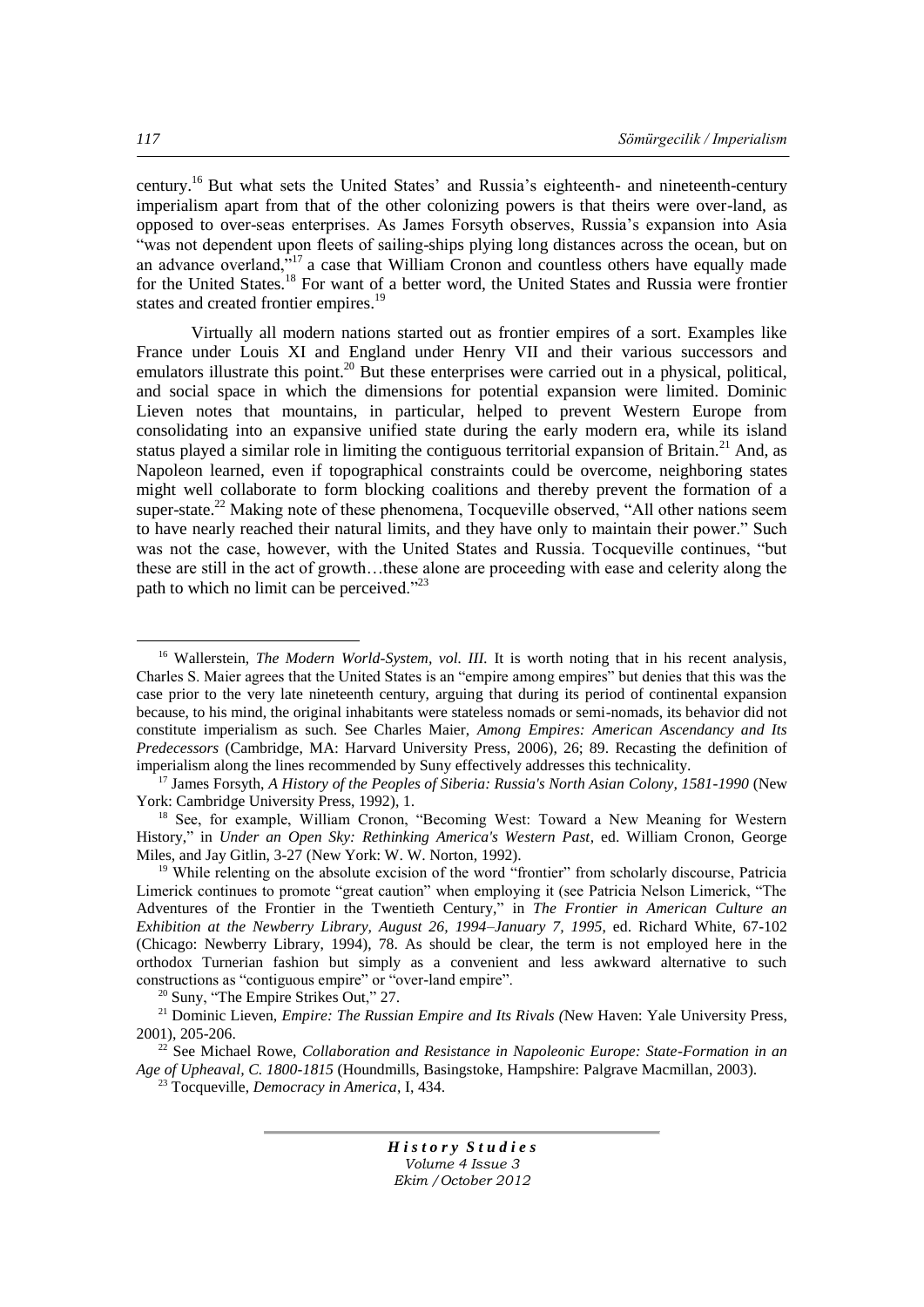*Marked Out by the Will of Heaven to Sway the Destinies of Half the Globe:* " *The Peculiar Imperialism of the United States and Russia 118*

In addition, while European metropoles engaged in the process of nation-building generally incorporated peripheral contiguous peoples who were relatively similar to themselves in terms of economic and social organization, technological sophistication, and population density, the United States and Russia faced a dizzying variety of racially, culturally, and linguistically differentiated peoples on their immediate borders. Citing a classic Russian chronicle, Robin Milner-Gulland identifies at least fifteen distinct "nationalities" of hunter/gatherer and pastoral peoples on the immediate frontier of agricultural Russia during its initial period of expansion, a number that would expand exponentially in the eighteenth and nineteenth centuries as its frontiers moved ever farther eastward and southward.<sup>24</sup> And it is a commonplace in the United States that its western frontiers were occupied by five hundred distinctive indigenous "nations" ranging from totally nomadic groups in the desert Great Basin to highly urbanized societies in the greater Southwest and the Eastern Seaboard.<sup>25</sup> Like their western European counterparts, both the United States and Russia intended to incorporate these varying peoples into an emergent national amalgam (or claimed to at any rate), but this often faced heavy resistance from both the conquered and the conquerors, and it is highly questionable to what extent that was actually achieved.<sup>26</sup> As Suny points out,  $\degree$ some populations able to distinguish themselves (or having been distinguished by others) who then resisted assimilation into the ruling nationality, became defined as a 'minority', and ended up in a colonial relationship with the metropolitan nation. In these cases 'nation-making' laid bare the underlying imperialism of the state.<sup> $27$ </sup> To the extent that subject peoples avoided or successfully resisted incorporation, then, the United States and Russia remained contiguous empires rather than fully articulated nation-states.<sup>28</sup>

Though both may be described as engaging in imperialism, another immediate problem with tracing parallels between contiguous expansion in Russia and the United States remains: these processes appear to have taken place over vastly different expanses of time. If, like Milner-Gulland, we are to trace the territorial expansion of the Russian peoples back to the ninth century, parallels might be difficult to draw. Joseph L. Wieczynski, however, identifies the greatest structural parallels between the U.S. and Russian frontier experiences as

 $\overline{a}$ 

<sup>24</sup> Milner-Gulland, *The Russians*, 45. For the later period see Forsyth, *A History of the Peoples of Siberia* and Robert Crews, *For Prophet and Tsar: Islam and Empire in Russia and Central Asia* (Cambridge, MA: Harvard University Press, 2006).

<sup>25</sup> See Alvin M. Josephy, *500 Nations: An Illustrated History of North American Indians* (London: Pimlico, 2005).

<sup>26</sup> The Russian efforts along these lines are discussed at length in Lieven, *Empire* and the efforts undertaken by the United States are outlined in Nugent, *Habits of Empire*. It is arguable that Russia was the more successful of the two at incorporating frontier populations, a point made by Crews in *Prophet and Tsar*, but the recent history of Russian relations with former subject peoples like the Georgians and Chechens render this problematic in the long run.

 $27$  Suny, "The Empire Strikes Out," 27-28.

 $28$  The absence of coherent nation-state status in the United States prior to the late nineteenth century forms the core of Fareed Zakaria's argument; see Fareed Zakaria, *From Wealth to Power: The Unusual Origins of America's World Role* (Princeton: Princeton University Press, 1989). Ronald Suny takes up the same question vis-à-vis Russia in "The Empire Strikes Out" and Geoffrey Hosking concludes of Russia that "a fractured and underdeveloped nationhood has been their principal historical burden." Geoffrey Hosking, *Russia: People and Empire, 1552-1917* (Cambridge, MA: Harvard University Press, 1997), *xx*.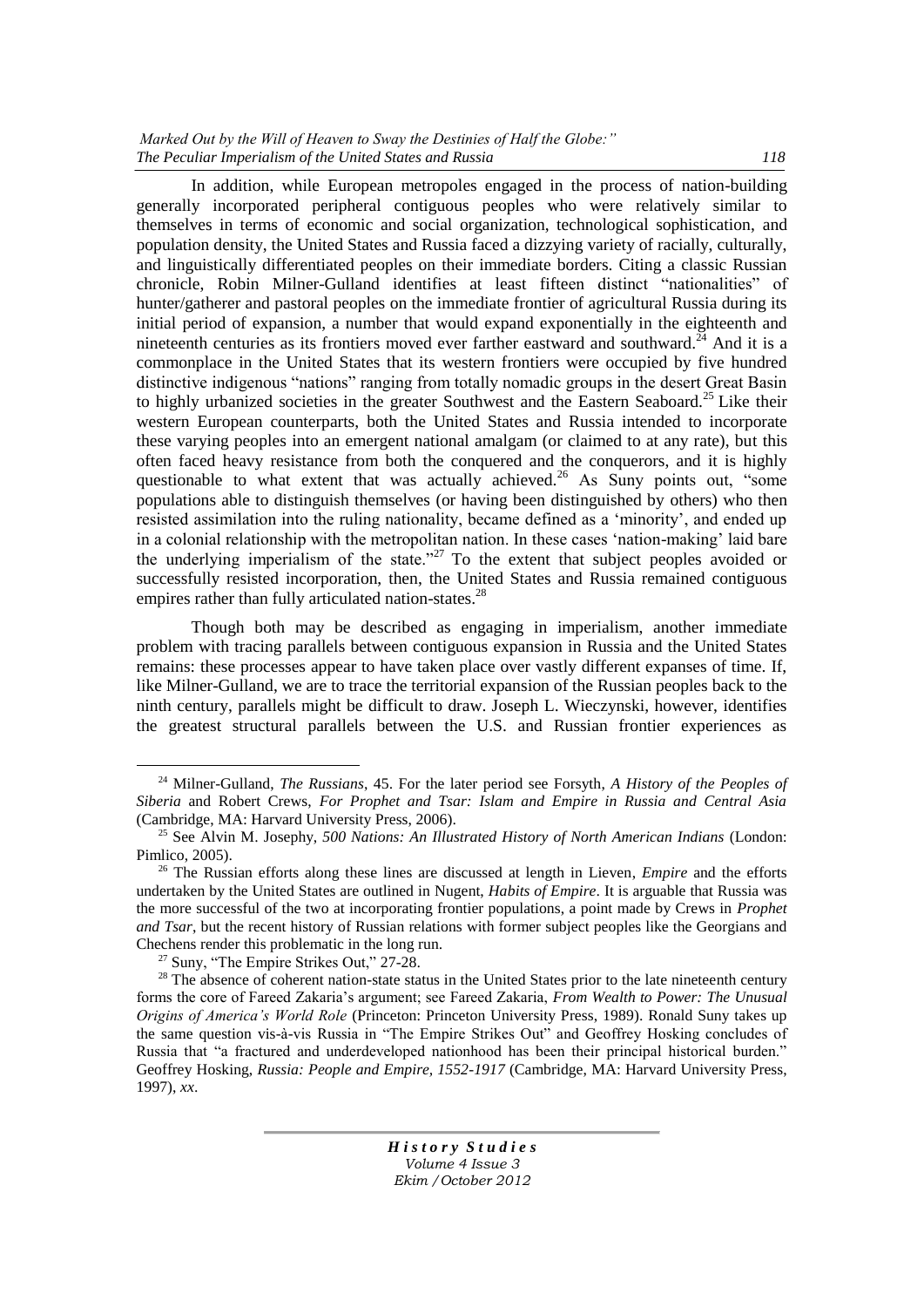occupying the years between the late ninth century and mid-thirteenth century on the Russian side and the late eighteenth through late nineteenth centuries on the U.S. side, $^{29}$  but this structural comparison is predicated upon a Turnerian construction of the "frontier" concept. Shifting to a conquest-oriented, post-Turnerian position brings to the fore questions of time depth and the aptness of U.S. and Russian contiguous imperialism for comparison.

As to a continuous process in Russia dating from the ninth century, Wieczynski himself noted that the Mongol conquest of the Kievan Rus marked a precipitous break in Russian expansion and consolidation efforts until the reigns of Ivan III and Ivan IV.<sup>30</sup> But like the efforts of their late fifteenth- and early sixteenth-century Western European contemporaries, the "gathering of Russian lands" that took place under Ivan III and Ivan IV was more a case of nation-building than actual outward colonization: essentially the task that befell the Muscovite princes from the breaking of the "Mongol Yoke" through the "Time of Troubles‖ was recovering and consolidating the older Kievan and Novgorodan Russian heartland and creating defensible perimeters for it. And while Ivan IV did break new ground in promoting the Stroganov family's venture to colonize Western Siberia in the 1550s, little came of this or similar adventures in imperialism until the following century.<sup>31</sup> This point is made abundantly clear in the Russian language itself. As noted by Milner-Gulland, the term by which Russians referred to themselves prior to the seventeenth century was Rus, indicating continuity in self-identification reaching back to at least the ninth century. This term refers to ―the essential Russia, the Russia that for better or worse lives in its people's hearts, irrespective of the great moments of change that have punctuated its historical destiny.<sup>32</sup> In other words, prior to the eighteenth century, Russians referred to themselves as all of a piece, a single people, irrespective of one-time tribal or other differences. In the mid- to late-sixteenth century, the word "Rossiya" began to appear and, during the reign of Peter the Great, this became the customary term for referring to the Russian state. This was, according to Milner-Gulland, "an essentially bookish form, promulgated by a government keen to draw attention to new political realities…".<sup>33</sup> This corresponds in both time and symbolic meaning with Peter's 1721 decision to adopt the title "Emperor of all the Russias," a clear departure from an organic to a synthetic conceptualization of the Russian nation.

As for the Americans, Nugent suggests that U.S. imperialism can be traced from 1782, when boundary negotiations between Great Britain and the fledgling American Confederation reached their critical stage.<sup>34</sup> But it should be noted that colonists in British North America were engaged in contiguous territorial aggrandizement from the earliest days of settlement: by the mid-1670s outposts along the westernmost fringes of the chartered colonies had become commonplace. As in Russian Siberia, much of this settlement was sporadic and highly contested, but provides clear indication of what the future would hold.<sup>35</sup>

 $\overline{a}$ 

<sup>35</sup> The best overview of seventeenth-century frontier development may be found in Ray Allen Billington, Westward Expansion: A History of the American Frontier (3<sup>rd</sup> ed., New York: Macmillan

<sup>&</sup>lt;sup>29</sup> See Joseph L. Wieczynski, "The Frontier in Early Russian History," *Russian Review* 31 (1972): 110-116; ―Toward a Frontier Theory of Early Russian History,‖ *Russian Review* 33 (1974): 284-295.

<sup>&</sup>lt;sup>30</sup> Wieczynski, "Toward a Frontier Theory of Early Russian History," 288-289.

<sup>31</sup> Forsyth, *History of the Peoples of Siberia*, 29-31.

<sup>32</sup> Milner-Gulland, *The Russians*, 2.

<sup>33</sup> Ibid*.*, 1.

<sup>34</sup> Nugent, *Habits of Empire,* 3-6.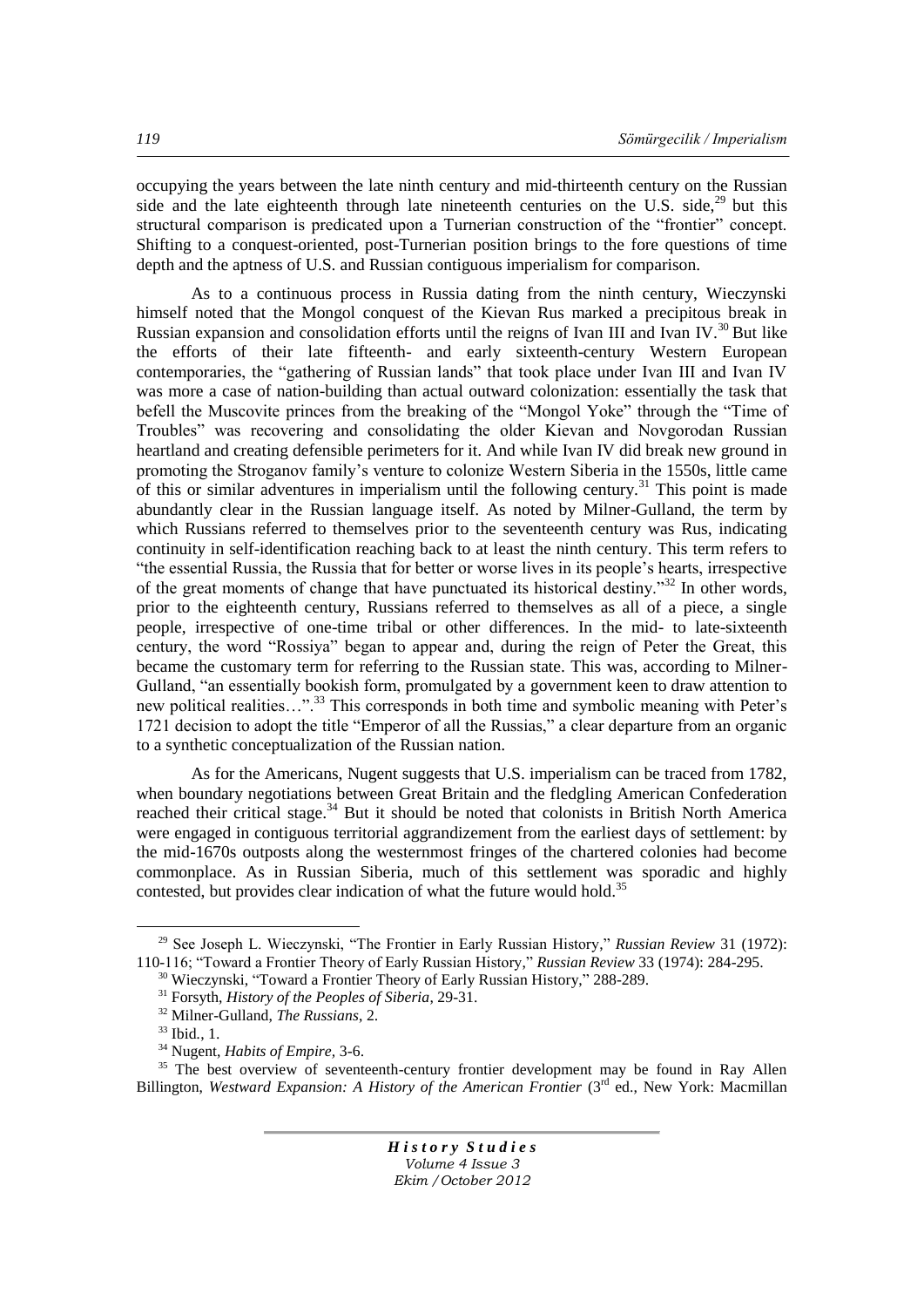Though exact chronological points of demarcation for Russian and U.S. frontier imperialism cannot be firmly fixed, it nonetheless appears that both are vaguely traceable to at least the same two centuries. But what processes were involved in the acquisition, conquest, and then consolidation of over-land contiguous frontier empires? Nugent identifies five distinct processes that the United States employed that were repeated over and over again as colonization moved westward, establishing and institutionalizing the  $\degree$ habits of empire.<sup>36</sup> This five-step approach, while certainly over-simplifying what were extremely complicated processes, nonetheless provides a very useful framework for understanding both how empire was formed and how it became a habit. Nugent's five processes are:

*1. acquiring or asserting sovereignty over the adjacent territory;*

*2. dealing with the indigenous inhabitants;*

*3. establishing policies for distributing lands to forthcoming pioneers from the metropolitan core;*

*4. identifying significant numbers of individuals from the metropolitan core to become pioneers and incentivizing their movement into the new territories;*

5. *crafting and instilling an overarching ideology to render all the other actions not only as inevitable but as fundamentally desirable and morally sound.*<sup>37</sup>

Of these, Nugent notes, "None was fully planned, certainly not by a single prophet, philosopher, or politician" but "together, combined over several decades to produce the result."<sup>38</sup>

In his study, Nugent provides a clear historical narrative of how these steps were carried out and the ways in which new parts of the frontier empire were grafted on. These will be summarized here. In addition, works of several scholars concerning Russian frontier expansion will also be summarized in parallel with the processes in the United States in order to illustrate how this peculiar form of imperialism worked in both realms.<sup>39</sup>

In traditional historiography the acquisition of sovereignty over frontier territories was entirely straightforward for both the U.S. and Russia and entirely incomparable between the two. As noted, in the Turnerian paradigm westward expansion was an organic phenomenon engineered by the pioneers themselves in response to the irresistible pull exerted by the vacuum of vacant lands, a contention that even Turner's critics seldom questioned. While in Russia's case, all matters of sovereignty were dictated by an all-powerful, autocratic Tsar and

 $\overline{a}$ 

<sup>1967), 35-79.</sup> This section was abbreviated to some extent in the most recent edition: Ray Allen Billington and Martin Ridge, *Westward Expansion: A History of the American Frontier* (6<sup>th</sup> ed. Albuquerque: University of New Mexico Press, 2001).

<sup>36</sup> Nugent, *Habits of Empire*, 221.

<sup>37</sup> Ibid., 221-222.

<sup>38</sup> Ibid., 222.

<sup>39</sup> I acknowledge some similarities to Odd Arne Westad's prizewinning argument in *The Global Cold War: Third World Interventions and the Making of Our Times* (New York: Cambridge University Press, 2005), however both the ideological and comparative approach differ significantly, though the two arguments may be seen as complementary.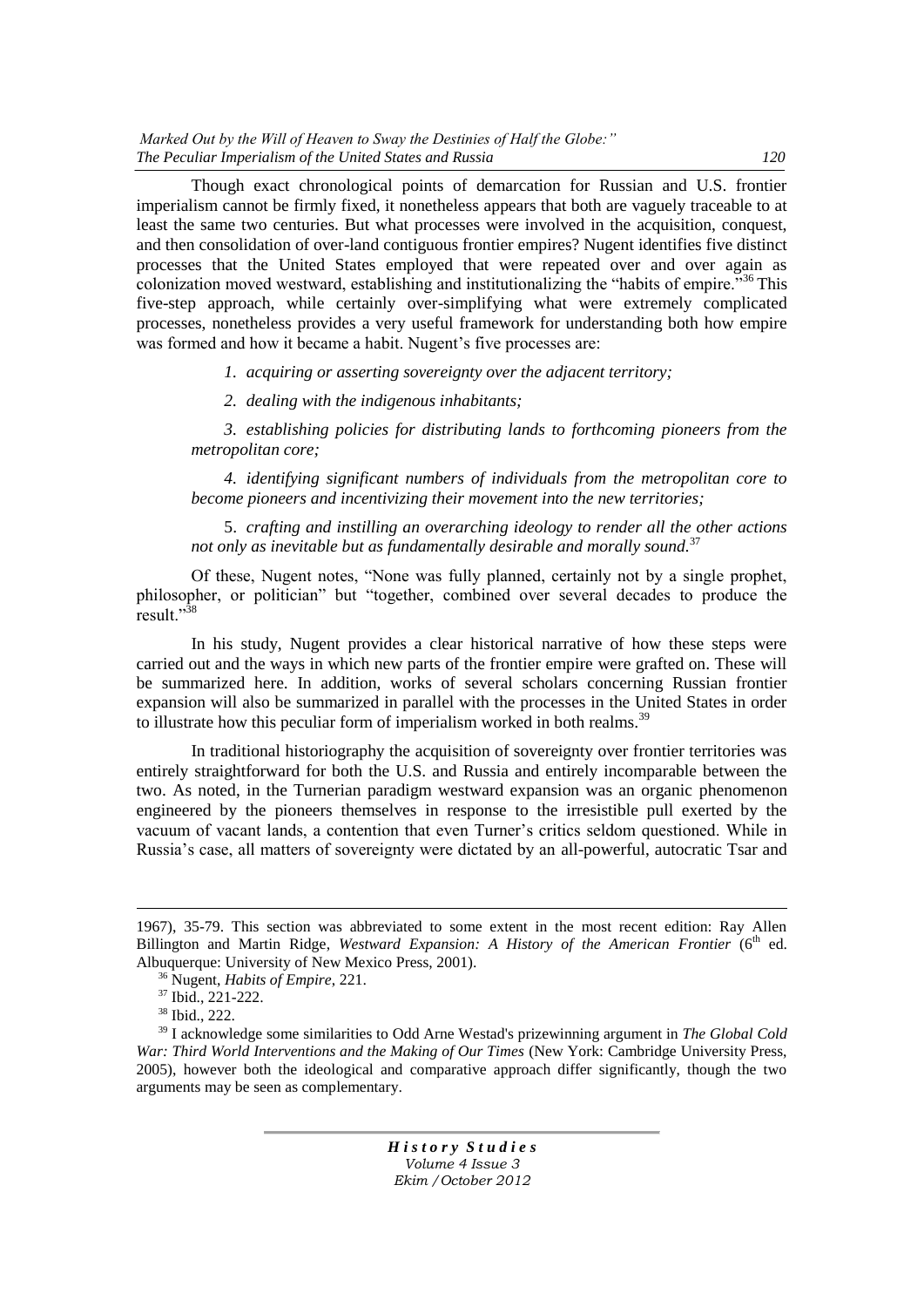imposed by overwhelming force of arms. The essential truth of this contrast was apparent long before Turner ever formalized it. Tocqueville himself made it clear:

*The American struggles against the obstacles that nature opposes to him, the adversaries of the Russian are men. The former combats the wilderness and savage life; the latter, civilization with all its arms. The conquests of the American are therefore gained by the plowshare; those of the Russian by the sword. The Anglo-American relies upon personal interest to accomplish his ends and gives free scope to the unguided strength and common sense of the people; the Russian centers all the authority of society in a single arm. The principal instrument of the former is freedom; of the latter, servitude.*<sup>40</sup>

But to what extent is this essential truth historically accurate?

Nugent lays bare the fundamental inaccuracy of this traditional perception of U.S. expansion. Over the first two hundred pages of his book, Nugent details how, "by treaty, purchase, filibuster, or outright war, based in curious mixes of luck, chicanery, singlemindedness, ideology, aggression, or fecundity" the government of the United States was able to assert a sovereign claim to much of North America in the face of at least equally legitimate claims on the part of a wide variety of other claimants, including, coincidentally, Russia herself.<sup>41</sup> Even in those cases where "pioneers" seemed to lead the way, in Russia's former territory of Oregon for example, there was a good deal of government intrigue involved in the settlers' assertion of sovereignty.<sup>42</sup> And in Spain's and later Mexico's territories, the use of the sword followed hard upon when the plowshare failed to do its work.<sup>43</sup> Meanwhile, from the Battle of Fallen Timbers in 1794 through what Elliott West calls the "Last Indian War"—the Nez Perce War of 1877—untold numbers of skirmishes, massacres, and full-scale battles were waged by both federal and state militia troops against the indigenous population, often leading to unscrupulous and even outright fraudulent treaties that dispossessed millions of Indian people.<sup>44</sup>

 $\overline{a}$ 

<sup>43</sup> On the use of force in Spanish Florida see Nugent, *Habits of Empire*, 93-129. Nugent treats the use of federal force in Texas and the wider Spanish Southwest on pages 130-156 and 187-220 respectively. This is also discussed in Howe, *What Has God Wrought*, 701-791.

<sup>44</sup> Elliott West, *The Last Indian War: The Nez Perce Story* (New York: Oxford University Press, 2009). Though West characterizes this as the "Last Indian War," the iconic ending of the military struggle between the United States and the indigenous population was the massacre at Wounded Knee in 1890; see Rani-Henrik Andersson, *The Lakota Ghost Dance of 1890* (Lincoln: University of Nebraska Press, 2009) and Robert M. Utley, *Last Days of the Sioux Nation* (New Haven: Yale University Press, 1963). War between federal troops and Apache Indians in the Southwest continued into the 1890s; see

<sup>40</sup> Tocqueville, *Democracy in America*, I:434.

<sup>41</sup> Nugent, *Habits of Empire*, 221.

<sup>&</sup>lt;sup>42</sup>Though Nugent covers the diplomatic chicanery employed by federal authorities in actually acquiring Oregon after years of co-occupation with Great Britain, he fails to cover the role of these authorities in setting up the diplomatic crisis in the first place. See Christopher L. Miller, *Prophetic*  Worlds: Indians and Whites on the Columbia Plateau (2<sup>nd</sup> ed., Seattle: University of Washington Press, 2003), 98-102; 142, n.25. The complicated nature of intersecting diplomatic concerns relating to the entire far west forms Chapter 18 in Daniel Walker Howe, *What Hath God Wrought: The Transformation of America, 1815-1848* (New York: Oxford University Press, 2007), 701-743 and clearly illustrates the imperial quality of those concerns.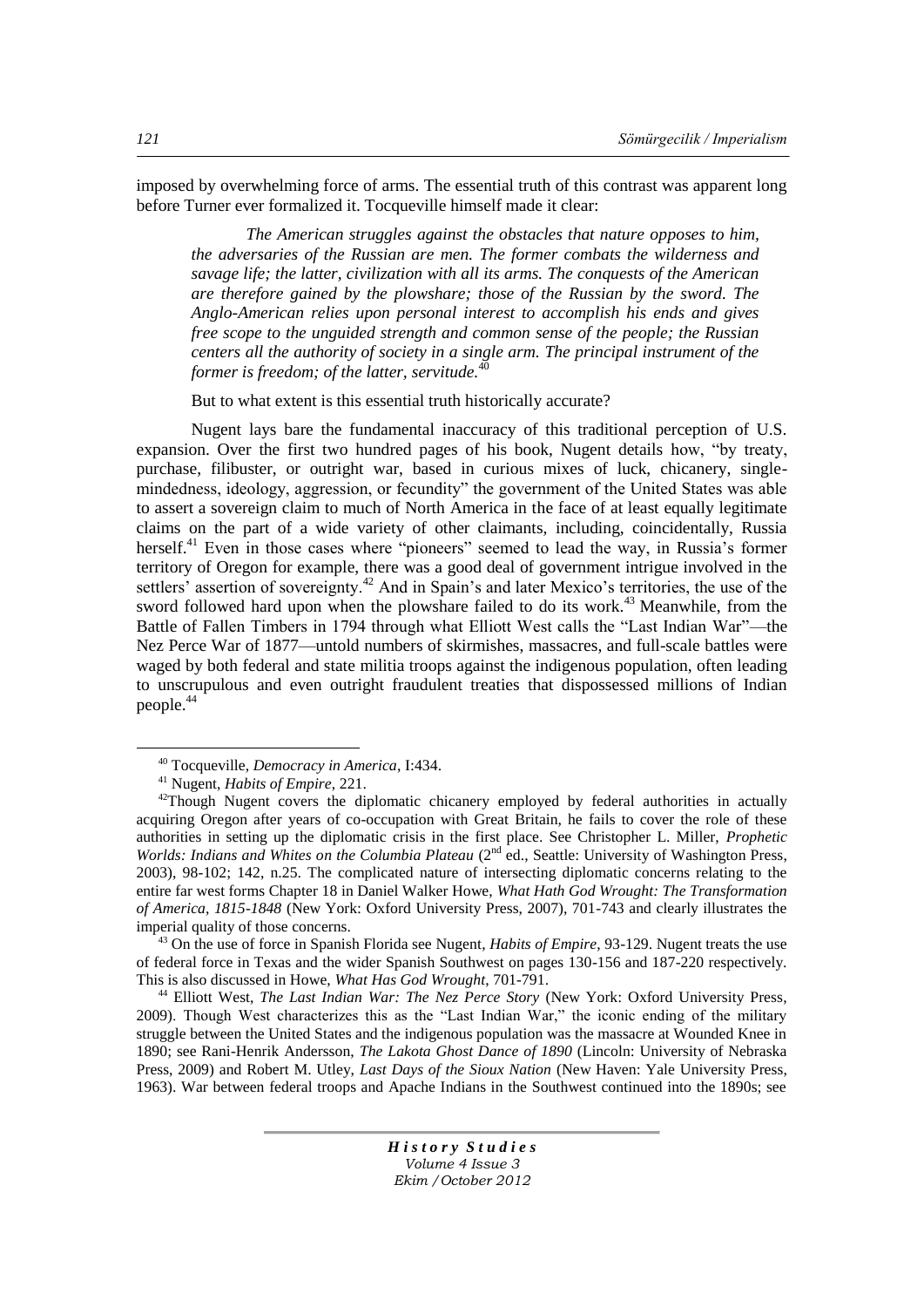*Marked Out by the Will of Heaven to Sway the Destinies of Half the Globe:*" *The Peculiar Imperialism of the United States and Russia 122*

This rather puts to rest Tocqueville's benign construction of U.S. expansion, but what of his characterization of this process on Russia's frontiers. Interestingly, traditional Russian historiography treats its frontier expansion as a process directly parallel to Turner's treatment of U.S. expansion. In his classic *History of Russia* (*Istoriia Rossii s drevneishikh vremen*), Russian historian Sergeĭ Mikhaĭlovich Solov'ev struggled to find a way to describe his view of Russia's frontier expansion and finally used a trick of Slavic linguistics to make his point. In talking about occupying the frontier, Solov'ev affixed the suffix "sia" to the word "kolonizovat" rendering the active verb meaning "to colonize" into a passive form. As interpreted by Mark Bassin, this essentially translates to something like "the frontiers" colonized themselves,‖ though Russian linguist Marina Zakharova renders it more straightforwardly as "colonization happened," linguistically parallel to "it rained" or any other natural, passive phenomenon.<sup>45</sup>

Soviet era historians did not categorically disagree with this assessment. Summarizing Soviet writing on the subject, James Forsyth characterizes Soviet treatment of Siberia's annexation as "the logical continuation of a natural historical process', and Siberia itself 'a natural extension' of the territory of the Russian state and 'an organic part' of it."<sup>46</sup> Even recent writings by émigré and non-Russian analysts support this viewpoint. Speaking of the settlement of Siberia and the Far East, Geoffrey Hosking observes, "This process, though it had the support of the government, was accomplished without its direct intervention. The impulse came from hunters, trappers and traders, interested in expanding the fur trade, and from that semi-nomadic breed of Russians, the Cossacks.<sup>347</sup> In other words, the work of "pioneers."

As with the Turnerian framing of U.S. expansion, we should not be too blithe in our acceptance of this passive interpretation of Russian territorial aggrandizement, but it would appear that we must also soften the sort of hard-core line that Tocqueville bequeathed to us. While Forsyth makes it abundantly clear that in both Western and Eastern Siberia atrocities against the native people were common and led to the same sort of demographic disaster that characterized Native American life on the U.S. frontier, it would appear that, as in the United States, the assertion of sovereignty by the state was the same sort of mixed bag of "treaty, purchase, filibuster, or outright war". $48$ 

Nugent dismisses the process of dealing with the indigenous population in the imperial U.S. west with characteristic bluntness: "Obviously the previous occupants had to go, and over

 $\overline{a}$ 

Dan Thrapp, *The Conquest of Apacheria* (5<sup>th</sup> ed., Norman: Univ. of Oklahoma Press, 1988). A classic accounting of the process of Indian dispossession in early America is Wilbur R. Jacobs, *Dispossessing the American Indian; Indians and Whites on the Colonial Frontier* (New York: Scribner, 1972). For a more recent and comprehensive overview of Native American history vis-à-vis Anglo-American expansion, see Robert Venables, *American Indian History: Five Centuries of Conflict & Coexistence* (Santa Fe, NM: Clear Light Publishers, 2004).

<sup>&</sup>lt;sup>45</sup> Mark Bassin, "Turner, Solov'ev, and the 'Frontier Hypothesis': The Nationalist Signification of Open Spaces,‖ *Journal of Modern History* 65 (1993), 499, n. 77; Marina Zakharova, Personal Correspondence, July 13, 2010.

<sup>46</sup> Forsyth, *History of the Peoples of Siberia*, 47.

<sup>47</sup> Hosking, *Russia: People and Empire,* 11.

<sup>48</sup> Forsyth, *History of the Peoples of Siberia*, 161-162; Nugent, *Habits of Empire*, 221.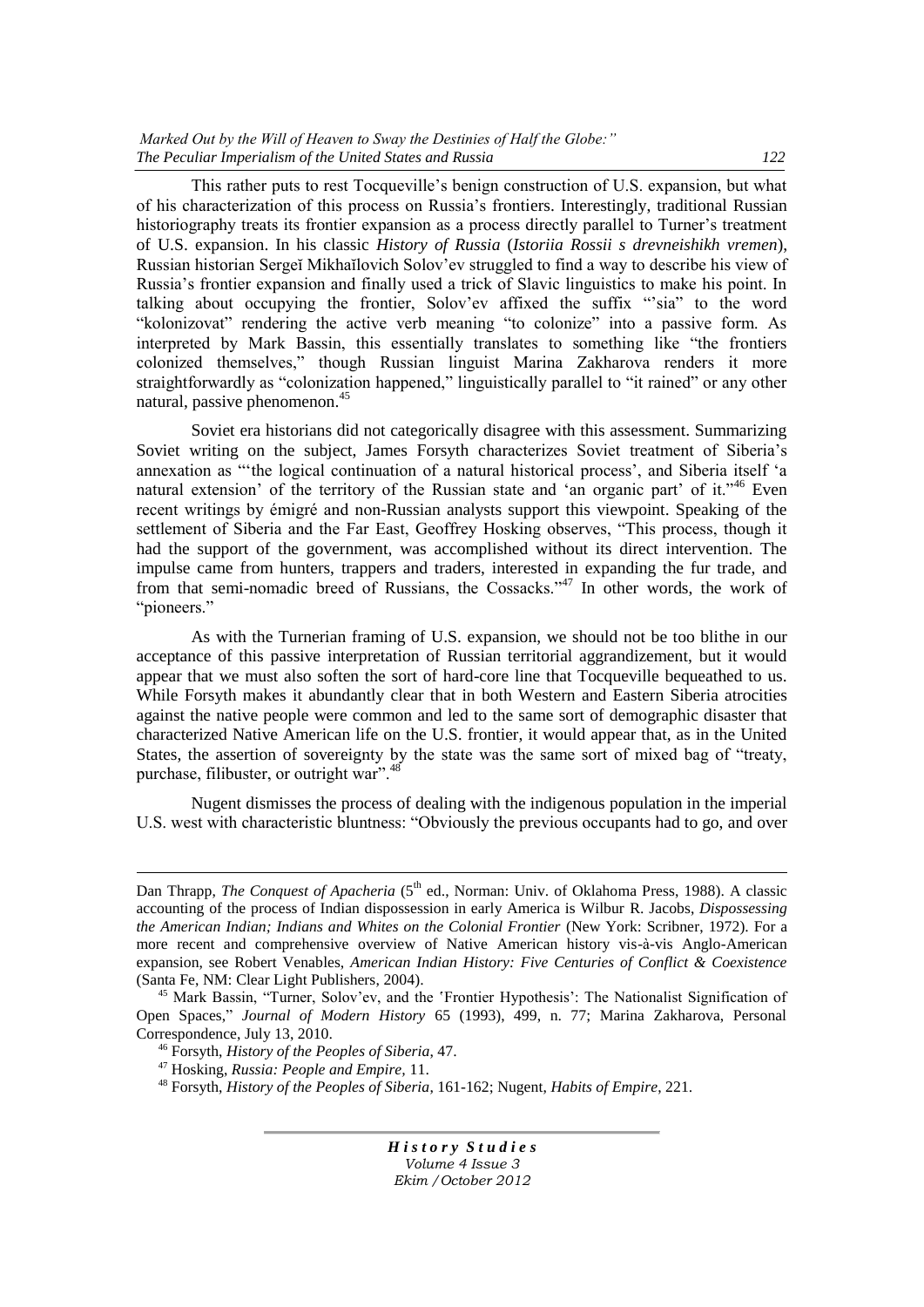time, the Indians went.<sup>49</sup> Over several pages that follow, he recounts in summary form exactly how the native population was "reduced, removed, repelled, or reconcentrated" leading to their near extinction during the first decade of the twentieth century and their current status as "just" another ethnic minority."<sup>50</sup> As noted above, James Forsyth makes a similar observation with regard to the native populations on Russia's eastern frontiers and Ronald Suny sketches efforts on the part of Russian imperial officials to "russify" native populations on the eastern and southern frontiers in order to pacify them and to solidify a national Russian identity.<sup>51</sup> But while critics of both U.S. and Russian treatment of indigenous frontier populations are justified in their characterizations of brutality tinctured by indifference, the true nature of relations between these fledgling empires and the peoples they overran is more complicated than these summaries warrant and, like the complicated nature of territorial acquisition itself, was important to both Russia's and the United States' future role in the world.

On the topic of imperialism in general, British revisionist scholar Ronald Robinson observed ―The power of Europe was always relative to the countervailing strength of national or protonational organization on the peripheries...". In other words, the establishment of authority by imperializing powers over imperialized populations was never a one-way process, but involved negotiation between the parties. Hence, as Robinson concludes, "...empires had to be founded to a greater or lesser extent on indigenous organizations and built out of local resources in the countries imperialized."<sup>52</sup>

It is clear that this general rule applied as well to the Russian and U.S. over-land empires as it did to the British colonial system in Africa and elsewhere that Robinson initially studied. Insofar as the U.S. is concerned, I gave that full consideration in 1993, concluding:

*Robinson's so-called ‗exocentric' theory of imperialism is much more consistent with the realities ethnohistory has revealed concerning pre-and protohistoric Indian society and what we are learning about European collaborators like William Johnson and Pierre Chouteau. Rather than requiring Indians to be timeless, primitive, and parochial, Robinson's theory permits them to be what archaeology shows them to have been: historical, sophisticated, and cosmopolitan agents in the process of North American development. Europeans, too, emerge as more complex and believable actors in North American history*. 53

This also lines up with what much of the current literature suggests about Russia's relations with aboriginal peoples. Forsyth spends considerable time describing the complicated relations that existed between Russian imperial agents and a variety of Samoyed, Buryat, Yakut, and Chukchi peoples in greater Siberia, relations that he suggests were similar to those constructed by Europeans in the New World and that involved a high degree of native

 $\overline{a}$ 

<sup>49</sup> Nugent, *Habits of Empire*, 221.

<sup>50</sup> *Ibid*., 222-230.

<sup>&</sup>lt;sup>51</sup> Forsyth, *History of the Peoples of Siberia*, 161-162; Suny, "The Empire Strikes Out," 50-53.

<sup>&</sup>lt;sup>52</sup> Ronald Robinson, "The Excentric Idea of Imperialism, with or Without Empire," in *Imperialism and After: Continuities and Discontinuities*, ed. Wolfgang J. Mommsen and Jürgen Osterhammel, 267- 289 (London: Allen & Unwin, 1986), 271.

<sup>&</sup>lt;sup>53</sup> Christopher L. Miller, "Indian Patriotism, Warriors vs. Negotiators," American Indian Quarterly 17 (1993): 327.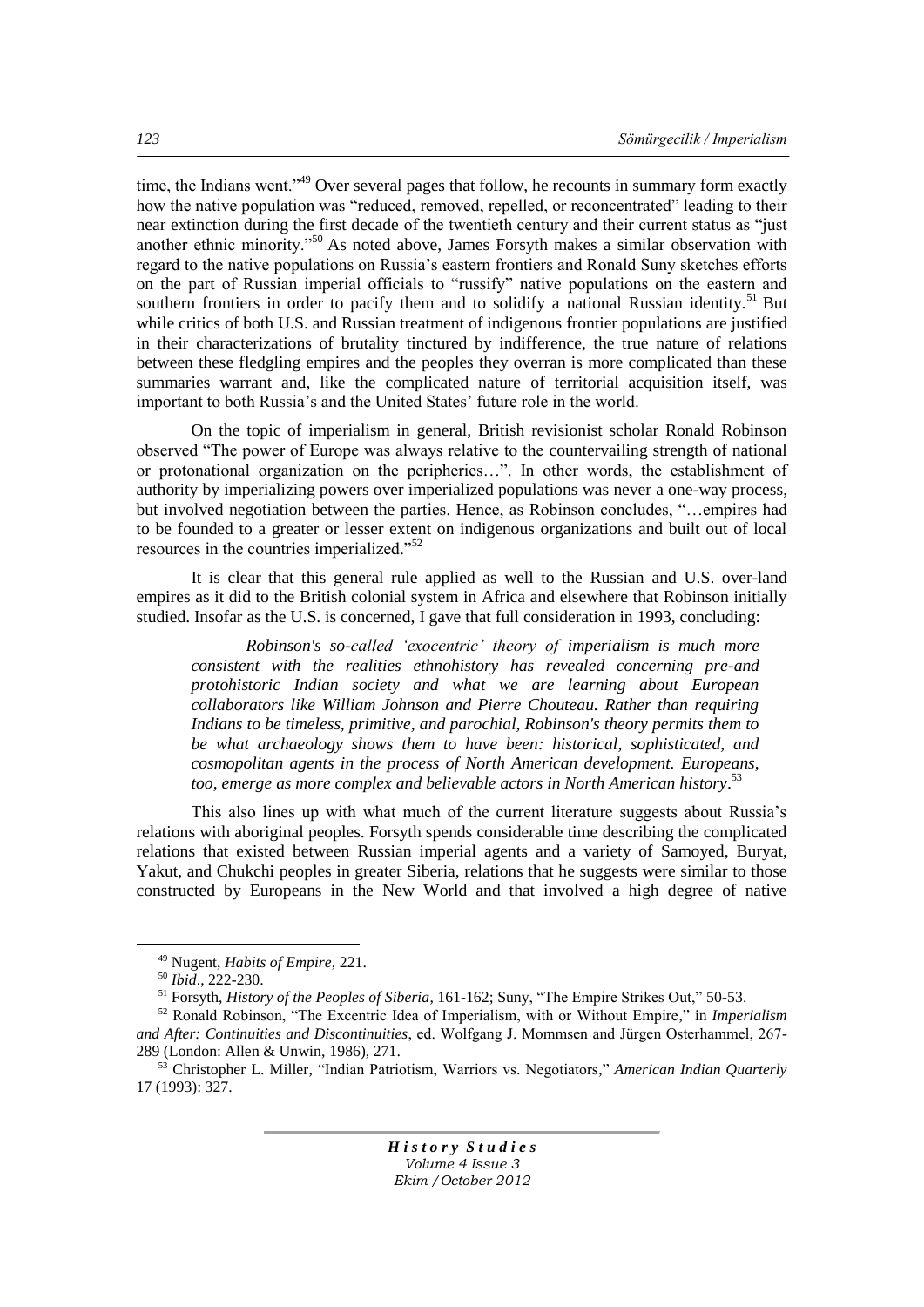collaboration in the actual day-to-day affairs of the empire.<sup>54</sup> Suny traces the same phenomenon in the Caucasus, pointing out the high degree to which the local Georgian and Armenian elites collaborated with Russian officials.<sup>55</sup> And a recent colorful analysis of the socalled "Great Game" between Russia and Great Britain in Central Asia charts clearly the ways in which shifting collaborations with locals complicated diplomacy and often led to disaster for the colonizing nations.  $56$ 

But while the "changing relativities," in Robinson's words, in the U.S. and Russian over-land empires resembled those in the over-seas empires of the Western European powers, the fact that these relations were being conducted on the frontiers of the colonizing nations rather than at some distance, made these collaborations both more intimate and more complicated. Paraphrasing V. I. Shunkuv, D. N. Collins observes that while Siberia might correctly be referred to as a Russian colony, "this hardly meant that it was a colony in the sense that Spain's Central American possessions were colonies. The contiguity of Russia and Siberia meant that the peoples had rubbed shoulders over a long period.<sup> $57$ </sup> Collins disagrees with Shunkuv's perception, asserting "Ouite how this signifies that Siberia was any less a colony of Russia than, for instance, Mexico was of Spain, it is difficult to see. Spaniards settled in Mexico very early and 'rubbed shoulders' with the indigenous Mexican Indians for centuries.<sup>558</sup> But this fails to take into consideration the fact that Siberia and eventually much of the Caucasus region and Central Asia were grafted onto the mainland nation of Russia itself, a feat that no amount of geographical legerdemain could do for Mexico and Spain. Similarly, all of the territory in North America that was acquired by the United States eventually was incorporated into the metropole itself, though, as noted above, never completely or perfectly in either Russia's or the United States' case.<sup>59</sup> This has led to the patterns of internal colonialism noted by Suny, which in both Russia and the United States is simply dismissed as a "minority" problem.<sup>60</sup> As Limerick observes, "the workings of conquest tied these diverse groups into the same story. Happy or not, minorities and majorities occupied a common ground.<sup> $561$ </sup> Such is the legacy of frontier empire-building and a fundamental failure in nation-building.

As Nugent notes in his third point, putting lands cleared of indigenous claims into the hands of settlers was a major preoccupation for the U.S. government throughout the era of frontier expansion. So, too, for the Russians. This, too, sets U.S. and Russian imperialism apart

 $\overline{a}$ 

<sup>54</sup> Forsyth, *History of the Peoples of Siberia*, 41-42.

<sup>55</sup> See Ronald Grigor Suny, "Russian Rule and Caucasian Society in the First Half of the Nineteenth Century: The Georgian Nobility and the Armenian Bourgeoisie, 1801-1856," Nationalities Papers 7 (1979): 53-78. See also Ronald Grigor Suny, *The Making of the Georgian Nation* (Bloomington: Indiana University Press, 1988).

<sup>56</sup> See Peter Hopkirk, *The Great Game: The Struggle for Empire in Central Asia* (New York: Kodansha International, 1994).

<sup>&</sup>lt;sup>57</sup> D. N. Collins, "Russia's Conquest of Siberia: Evolving Russian and Soviet Historical Interpretations," *European Studies Review* 12 (1982): 24-25.

<sup>58</sup> Ibid*.,* 25.

<sup>&</sup>lt;sup>59</sup> As noted by Benedict Anderson, discounting Northern Ireland, the only case in which an overseas colony was ever incorporated into its metropole was the legal grafting of Algeria onto France, an experiment that ended dreadfully in the Algerian war. Benedict R. Anderson, *Imagined Communities: Reflections on the Origin and Spread of Nationalism* (London: Verso, 1991), 109-111.

 $60$  Suny, "The Empire Strikes Out," 27-28; 56.

<sup>61</sup> Limerick, *The Legacy of Conquest*, 27.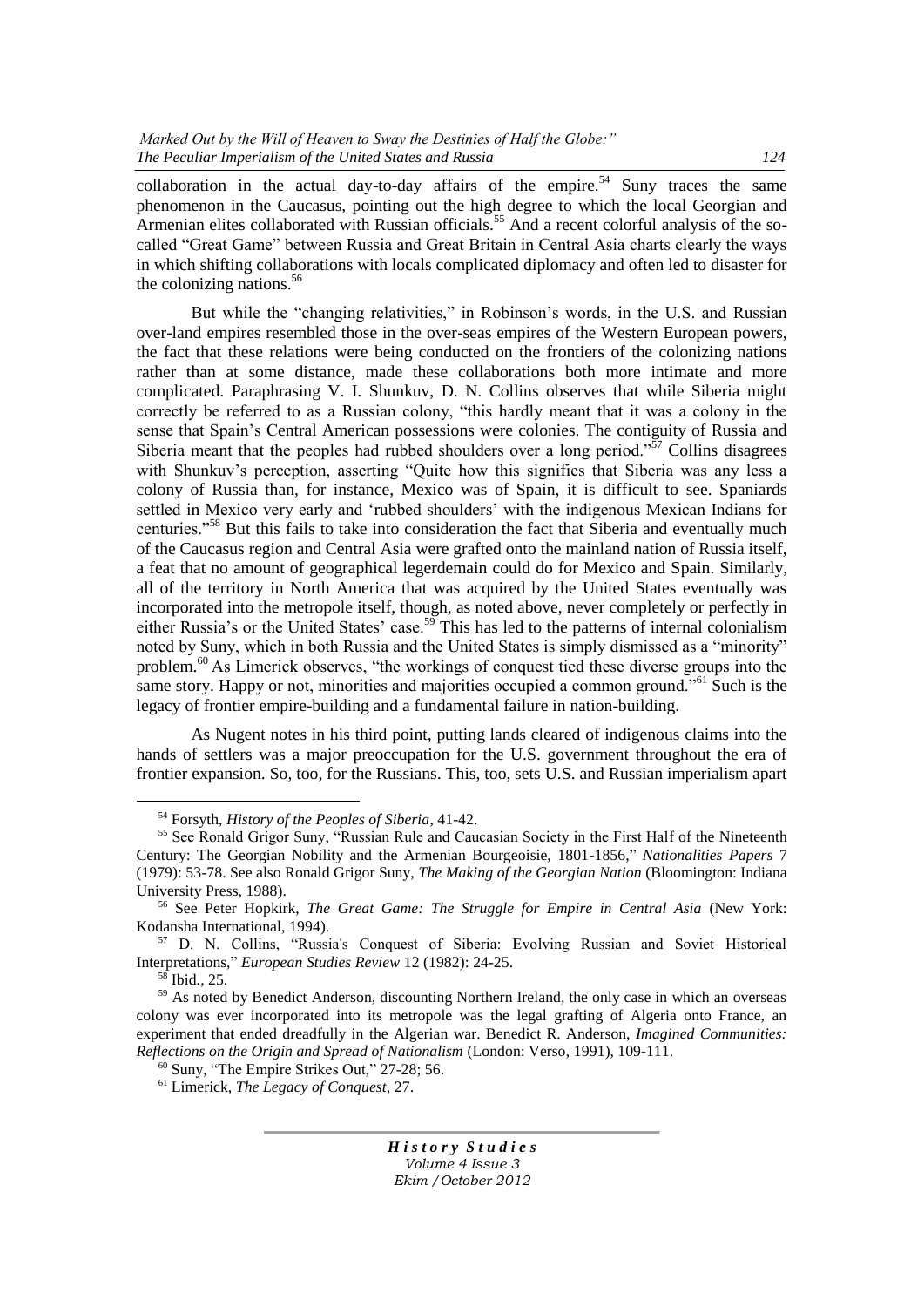from that of other imperializing nations. Generally speaking, Russian historian D. Saturin was correct in noting that only small numbers of Western Europeans ever ventured to their overseas empires "as officials, bankers, manufacturers and merchants and, after acquiring vast fortunes and princely pensions, they return to their northern home.<sup>562</sup> As to the methods for creating land-distribution policies, this by default fell to legislative action in the United States and crown action in Russia. Even before the ratification of the federal Constitution in the United States, the Confederation Congress passed an ordinance in 1785 dictating how public lands were to be measured and distributed, a precedent that would be followed throughout the period of westward imperialism.<sup>63</sup> This would entail the direct sale of federally-owned lands to the public, either by way of large land-development companies or, increasingly after 1830, to individual farmers themselves. $\frac{64}{64}$  While in Russia, in both the central steppes and in more distant Siberia, grants like that awarded to the Stroganovs by Ivan IV were common.<sup>65</sup> Geoffrey Hosking notes that members of the nobility often received gifts of land from the Tsar, who needed "their support and official service."<sup>66</sup> However, it is worth noting that, as Milner-Gulland observes, the image of an all-powerful tsar is a misleading one and that the mutual dependency implied by Hosking was pervasive and influential in terms of royal land distribution policies.<sup>67</sup> It is also notable that Russia frequently allowed indigenous elites to maintain their private lands, removing these from any redistributive scheme.<sup>68</sup> It should also be noted that while land distribution policy in the United States was determined largely by elected officials, land distributions were often no more democratic nor equitable than those in Russia: throughout the nineteenth century, huge blocks of the U.S. public domain were either granted outright or sold for a fraction of their value to large corporations to support the private construction of canals, railroads, and other enterprises. $69$ 

Despite strongly institutionalized systems for distributing lands, neither the U.S. nor the Russian frontier empires could maintain absolute controls on how lands were parceled, developed, or even whether their use advanced the more general interests of the nation at large. In the United States, the practice of squatting on public lands—that is, occupying the public domain without license or permission from the government—was so common as to constitute a

*H i s t o r y S t u d i e s Volume 4 Issue 3 Ekim /October 2012*

 $\overline{a}$ 

<sup>62</sup> Quoted in N. Khalfin, *Russia's Policy in Central Asia, 1857-1868* (London: Central Asian Research Center, 1964), 80.

<sup>63</sup> Nugent, *Habits of Empire*, 230. For a more comprehensive overview of U.S. public land policy, see Vernon Carstensen, *The Public Lands; Studies in the History of the Public Domain* (Madison: University of Wisconsin Press, 1963) and Paul W. Gates, *Public Land Policies: Management and Disposal* (New York: Arno Press, 1979).

<sup>&</sup>lt;sup>64</sup> See Mark T. Kanazawa, "Possession Is Nine Points of the Law: The Political Economy of Early Public Land Disposal," *Explorations in Economic History* 33 (1996): 227-249.

<sup>65</sup> Forsyth, *History of the Peoples of Siberia*, 30.

<sup>66</sup> Hosking, *Russia: People and Empire*, 162-164.

<sup>67</sup> Milner-Gulland, *The Russians*, 73-74.

 $68$  Suny, "The Empire Strikes Out," 41.

<sup>&</sup>lt;sup>69</sup> Nugent, *Habits of Empire*, 231. For federal canal contributions see John Bell Rae, "Federal Land" Grants in Aid of Canals," *The Journal of Economic History* 4 (1944): 167-177 and for railroads see Lloyd Mercer, *Railroads and Land Grant Policy: A Study in Government Intervention* (Washington, DC: Beard Books, 2002). The best overall review of the impact of railroads on American economics is Robert Fogel. *Railroads and American Economic Growth: Essays in Econometric History* (Baltimore: Johns Hopkins Press, 1964).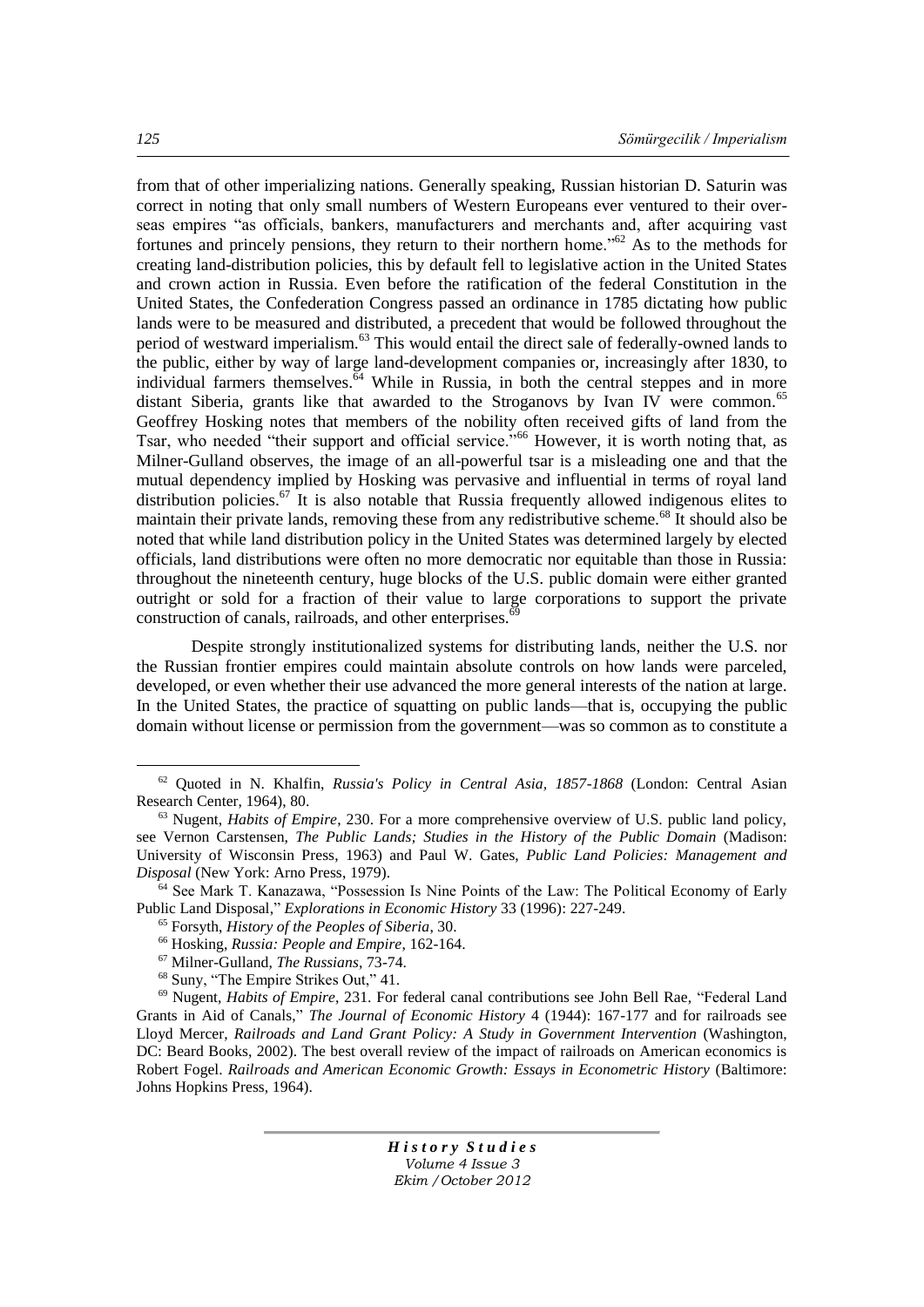significant problem in terms of public policy.<sup>70</sup> Similarly, D. N. Collins notes that on the Russian frontiers "free peasant settlement did occur. Often peasants who arrived in a region before the long arm of Moscow or St Petersburg clutched at them were fleeing from oppression, economic or religious."<sup>71</sup>

In general, identifying pioneers and incentivizing their movement into new territories did not constitute a significant problem for either Russia or the U.S. during their frontier imperialism endeavors. Nugent notes that between immigration and natural reproduction, the population in the U.S. metropole rose so sharply during the late eighteenth and nineteenth centuries that there was little need for federal authorities to incentivize westward migration. "Prior to 1860," Nugent reports, "the U.S. population grew by about one-third every decade, and from then until 1920 by about one-fourth<sup>"</sup> with the result that the population count in the nation rose from 4 million in 1790 to 63 million a century later. As he points out, were such growth rates still in place today, it would create "an insupportable catastrophe" but in the era of contiguous imperialism, "it provided the people to fill the immense and resource-laden spaces of Transappalachia, Louisiana, and the rest. $^{772}$ 

Russian population growth did not equal that of the United States during these years, but did not trail by much. Glenn E. Curtis reports that during the nineteenth century, Russian population doubled, making it second only to the United States in terms of population  $\arccos$ <sub>13</sub> Moreover, many of the territories acquired by Russia were far more densely inhabited that those which came under U.S. occupation and some of these populations, the Cossacks in particular, were quickly grafted onto the rising Russian horde.<sup>74</sup>

One major distinction in this category of empire-building, however, must be noted. While Turnerian theory posits a "safety valve" function for the U.S. western frontier—that it provided, in Turner's words, "sanative influences" that tended to draw off the potentially disaffected elements in society and thereby eliminate (or at least postpone) large-scale classbased or other conflicts<sup>75</sup>—with the exception of Native Americans, at no time in the nation's era of internal imperialism did the government engage in wholesale banishment of perceived

 $\overline{a}$ 

<sup>&</sup>lt;sup>70</sup> See Anon, "The American Squatter and Federal Land Policy," *Journal of the West* 14 (1975): 72-83 and George Stephenson, *The Political History of the Public Lands, from 1840 to 1862: From Pre-Emption to Homestead* (Boston: R.G. Badger, 1917).

<sup>71</sup> Collins *Russia's Conquest of Siberia*, 36.

<sup>72</sup> Nugent, *Habits of Empire,* 234.

<sup>73</sup> Glenn E. Curtis, *Russia: A Country Study* (Washington, DC: GPO for the Library of Congress, 1996) http://countrystudies.us/russia/ (accessed August 30,2012).

 $74$  Forsyth notes that at the beginning of the eighteenth century, the number of native Siberians absorbed into the empire's population was about equal to the number of ethnic Russians in the region: approximately 150,000 to 200,000 of each. And while in proportion the number of ethnic Russians grew faster than that of natives, the populations of both, and especially of those born of intergroup sexual contacts—marital or otherwise—continued to rise. Forsyth, *History of the Peoples of Siberia,* 100-103. And Suny emphasizes Russia's "peculiar logic of empire-building" that entailed "Nationalizing', homogenizing policies, integrating disparate peoples into a common 'Russian' community." Suny, "The Empire Strikes Out, 41.

<sup>75</sup> Frederick Jackson Turner, *The Frontier in American History* (New York: H. Holt, 1920), 275. For critical commentary on Turner's position, see Ellen von Nardroff, "The American Frontier as a Safety Valve: The Life, Death, Reincarnation, and Justification of a Theory," *Agricultural History* 36 (1962): 123-142.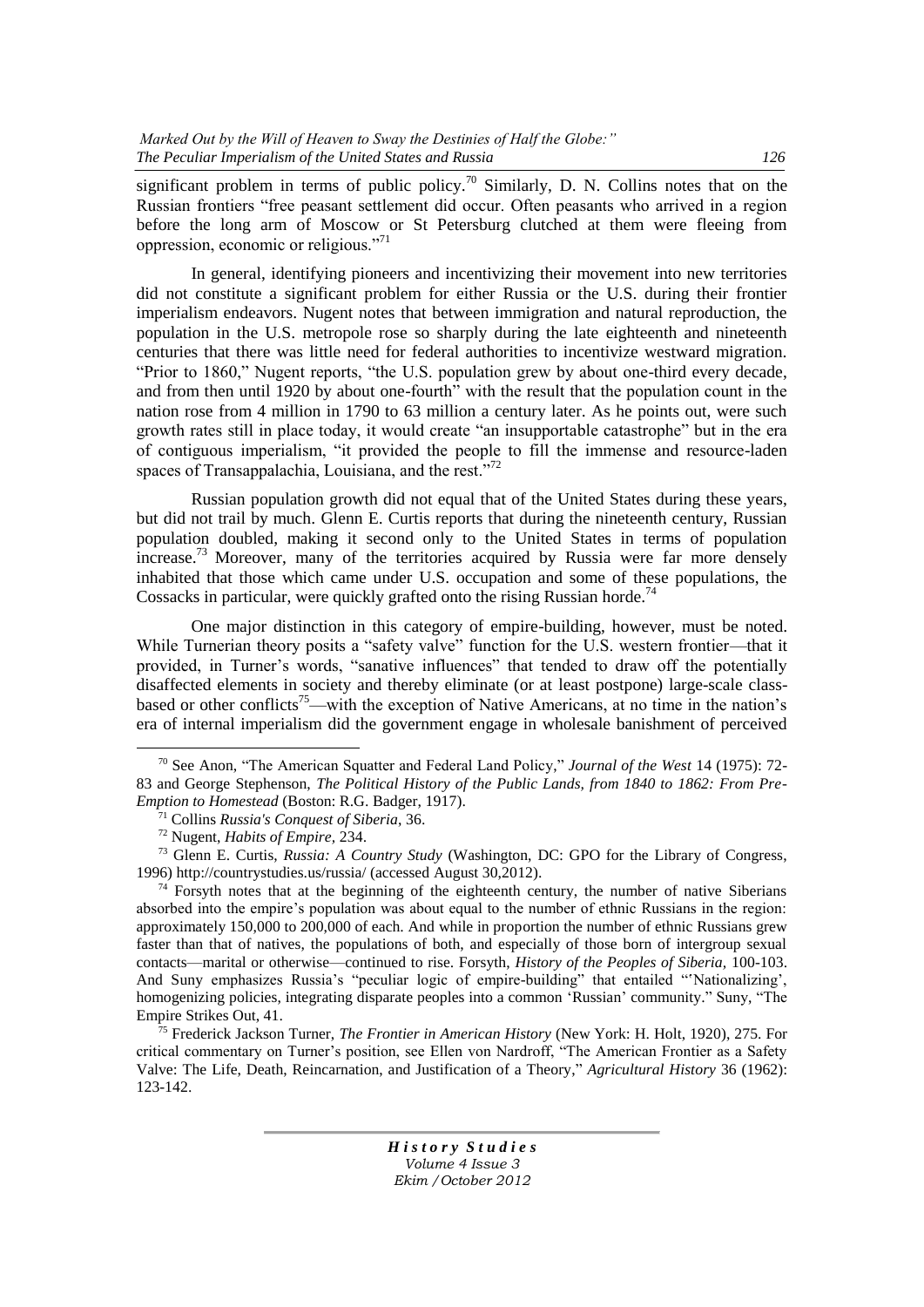"undesirables."<sup>76</sup> In Russia, on the other hand, banishment played a major role in "identifying" pioneers and "incentivizing" their movement. For syth notes the huge number of "convicted" criminals, political prisoners and prisoners-of-war" who were transported to Siberia.<sup>77</sup> A great many more were forced into military service in the Caucasus region; one U.S. magazine noted in 1853 that "poets who have made verses on liberty, wear a common uniform in the Caucasus", including the "Russian Byron" Alexander Pushkin.<sup>78</sup> And Nicholas B. Breyfogle has published a number of studies of Russian religious exiles sent to the frontier.<sup>79</sup>

The correlation between Russian and U.S. frontier imperialism and population growth did not go unnoticed by contemporaries. Writing from exile in Pennsylvania in 1828, German political philosopher Friederich List concluded that "Russia and the United States in one hundred years will be the two most populous empires on earth. Each will have as many inhabitants as currently all states of Europe combined."80

This leaves only Nugent's fifth point to address in comparative perspective. Perhaps the most fundamental characteristic of the Turnerian construction of U.S. history—and, quite probably the reason why Turner's thesis remained so popular for so long—is its core myth of "American exceptionalism." As Barbara Bush and a great many others have emphasized, it is this exceptionalist conceit that lies at the core of U.S. ideological claims of moral preeminence in the world.<sup>81</sup> It existed in nascent form as a sense of superiority on the part of colonial era Anglo Saxons over disease-weakened Native Americans and then grew as, step by step, their Americanized descendants conquered new territories. By the 1840s it had become ingrained as not only natural and desirable, but inevitable—as the nation's Manifest Destiny.<sup>82</sup> But a post-Turnerian scheme of historical analysis fundamentally denies both the naturalness and the inevitability of this phenomenon, though not the correlation between the perception of exceptionalism and the so-called "frontier experience." Nugent, for example, points directly to this notion of exceptionalism as having been both a product of and a motive for the establishment of the U.S. over-land empire, emphasizing, however, that it was a synthetic product of an active American imagination rather than a natural phenomenon.<sup>83</sup> And,

 $\overline{a}$ 

 $76$  Though clearly many such groups responded to both official and unofficial pressures by banishing themselves. The most notable case of this would have to be that of the Church of Jesus Christ of Latterday Saints (Mormons), who migrated en-mass between 1846 and 1868. See Wallace Earl Stegner, *The Gathering of Zion* (Lincoln: U of Nebraska Press, 1992) and William Slaughter and Michael Landon, *Trail of Hope: The Story of the Mormon Trail* (Salt Lake City: Deseret Book Company, 1997).

<sup>77</sup> Forsyth, *History of the Peoples of Siberia,* 43-44.

<sup>&</sup>lt;sup>78</sup> Anon, "Russia and Her Serfs," Graham's American Monthly Magazine of Literature, Art, and *Fashion*, April 1, 1853, 500.

 $79$  See Nicholas B. Breyfogle, "Building Doukhoboriia: Religious Culture, Social Identity and Russian Colonization in Transcaucasia, 1845-1895,‖ *Canadian Ethnic Studies* 27 (1995): 24-51; "Caught in the Crossfire? Russian Sectarians in the Caucasian Theater of War, 1853-56 and 1877-78," *Kritika: Explorations in Russian and Eurasian History* 2 (2001): 713-750; and *Heretics and Colonizers: Forging Russia's Empire in the South Caucasus* (Ithaca, NY: Cornell University Press, 2005).

<sup>80</sup> Quoted in Roman Szporluk, *Communism and Nationalism: Karl Marx Versus Friedrich List* (New York: Oxford University Press, 1988), 107.

<sup>81</sup> Bush, *Imperialism and Postcolonialism*, 148-149.

<sup>82</sup> Nugent *Habits of Empire*, 234-236.

 $83$  Ibid.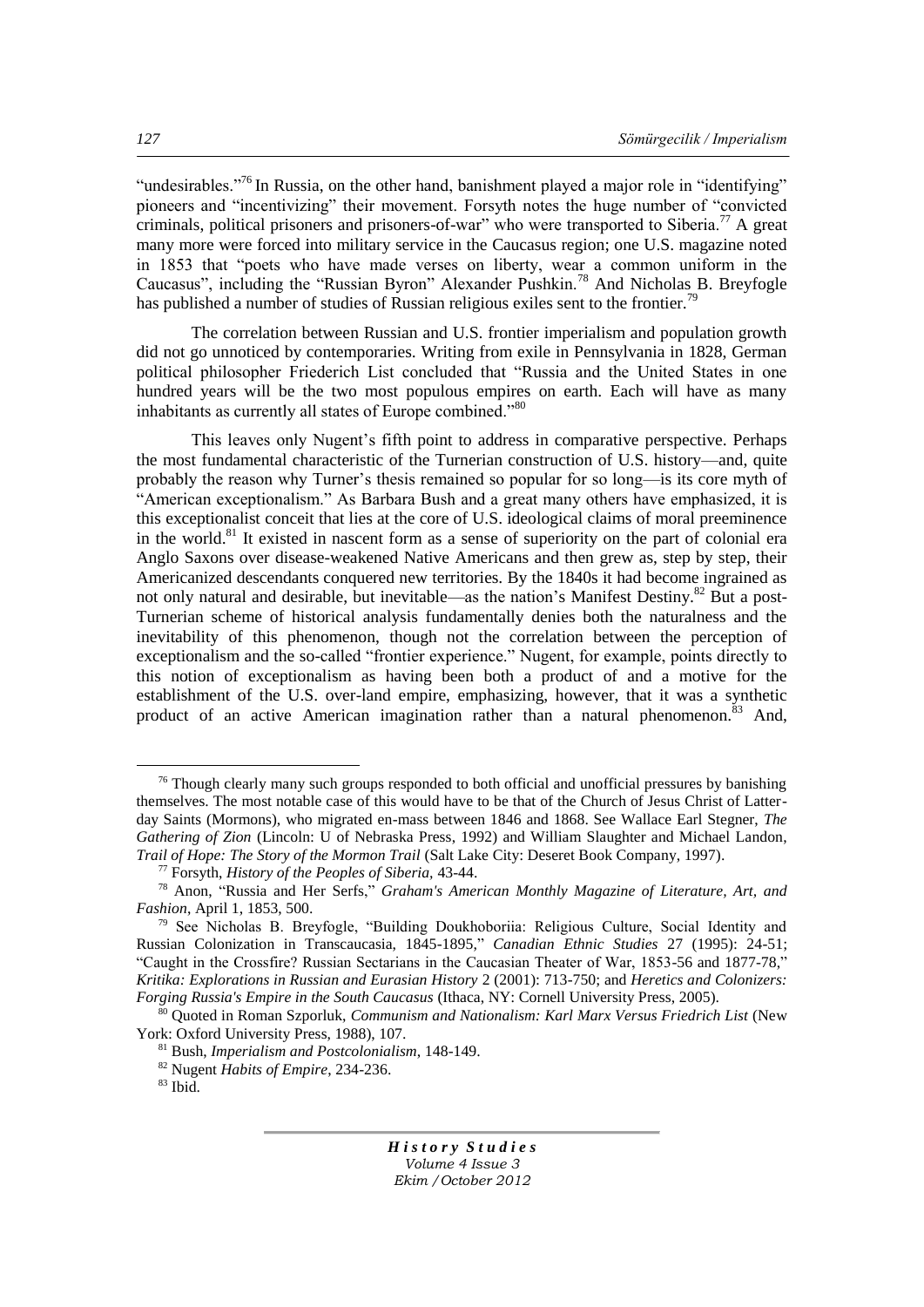interestingly enough, engagement in a similar process of over-land imperialism led to similar perceptions of exceptionalism in Russia as well.

Two common elements undergird U.S. and Russian conceptions of exceptionalism: an inherent sense of superiority over the peoples occupying the contiguous regions to be incorporated into their over-land empires and a sense of inferiority with respect to the imperializing powers in Western Europe. The dynamic tension between these emotionallyladen perceptions drove the imaginations of Russians and Americans into inventing exceptionalist rationalizations for empire that justified, legitimated, and cast as inevitable their ever outward thrust of contiguous imperialism and, as Bush suggests, launched them on that course toward global domination that Tocqueville had predicted.

It is easy to forget after more than two hundred years that the United States was the first post-colonial nation and experienced the same uncertainties and questions of legitimacy faced by post-colonies over many generations world-wide.<sup>84</sup> Seymour Martin Lipset pointed directly to this insecurity as being fundamental to the construction of U.S. nationhood by its first generation of cultural and political leaders: they tried to "overcome their own feeling of cultural inferiority by rejecting the premises of 'culture' in the more developed countries and lauding the values in their own culture on some other grounds.<sup>85</sup> One of the firmest grounds on which to premise an oppositional post-colonial U.S. cultural identity was the categorical rejection of colonialism as a legitimate force in the world. "American exceptionalism was rearticulated as inherently anti-imperialist, in opposition to old European empires," Barbara Bush explains, "the USA was exemplary, a model and a superior point of reference for the rest of the world.<sup>86</sup> Thus any expansion in which the U.S. might engage had to be predicated upon defense against Old World imperialism and liberation from it. In a construction expressive of his and his generation's towering gift for ideological oxymorons, Thomas Jefferson coined the mission for the U.S. as constructing an "empire for liberty." $87$ 

Jefferson himself made the defensive nature of this envisioned empire quite clear. Writing to George Rogers Clark late in 1780, Jefferson declared that territorial expansion was

 $\overline{a}$ 

<sup>84</sup> This was articulated most clearly by Seymour Martin Lipset in his prescient *The First New Nation: The United States in Historical and Comparative Perspective* (New York: W. W. Norton, 1979). More recently, it forms the core of Sam Haynes's argument in *Unfinished Revolution: The Early American Republic in a British World* (Charlottesville: University of Virginia Press, 2010.) This claim of postcolonial status for the U.S. is highly contested. For a discussion of this, see Michelle Burnham, "The Periphery Within: Internal Colonialism and the Rhetoric of U.S. Nation Building," in *Messy Beginnings; Postcoloniality and Early American Studies*, ed. Bill Ashcroft, Gareth Griffiths, and Helen Tiffin (New Brunswick, NJ: Rutgers University Press, 2003), 139-140. I hope to demonstrate, however, that U.S. over-land imperialism was as much a product of post-colonial insecurity as is the bravado of street gangs in post-colonial South Africa or the Dominican Republic (see Jean Comaroff and John L. Comaroff, eds., *Law and Disorder in the Postcolony* (Chicago: University of Chicago Press, 2006).

<sup>85</sup> Lipset. *The First New Nation*, 68.

<sup>86</sup> Bush, *Imperialism and Postcolonialism*, 148. This point forms the core of the argument I put forth in "Adopting the 'Other': A Peculiar U.S. Orientalism in the Response to the Circassian War, 1838-1859,‖ *History Studies* Special Issue, 2011, 189-204.

<sup>87</sup> Nugent, *Habits of Empire*, *xiii*.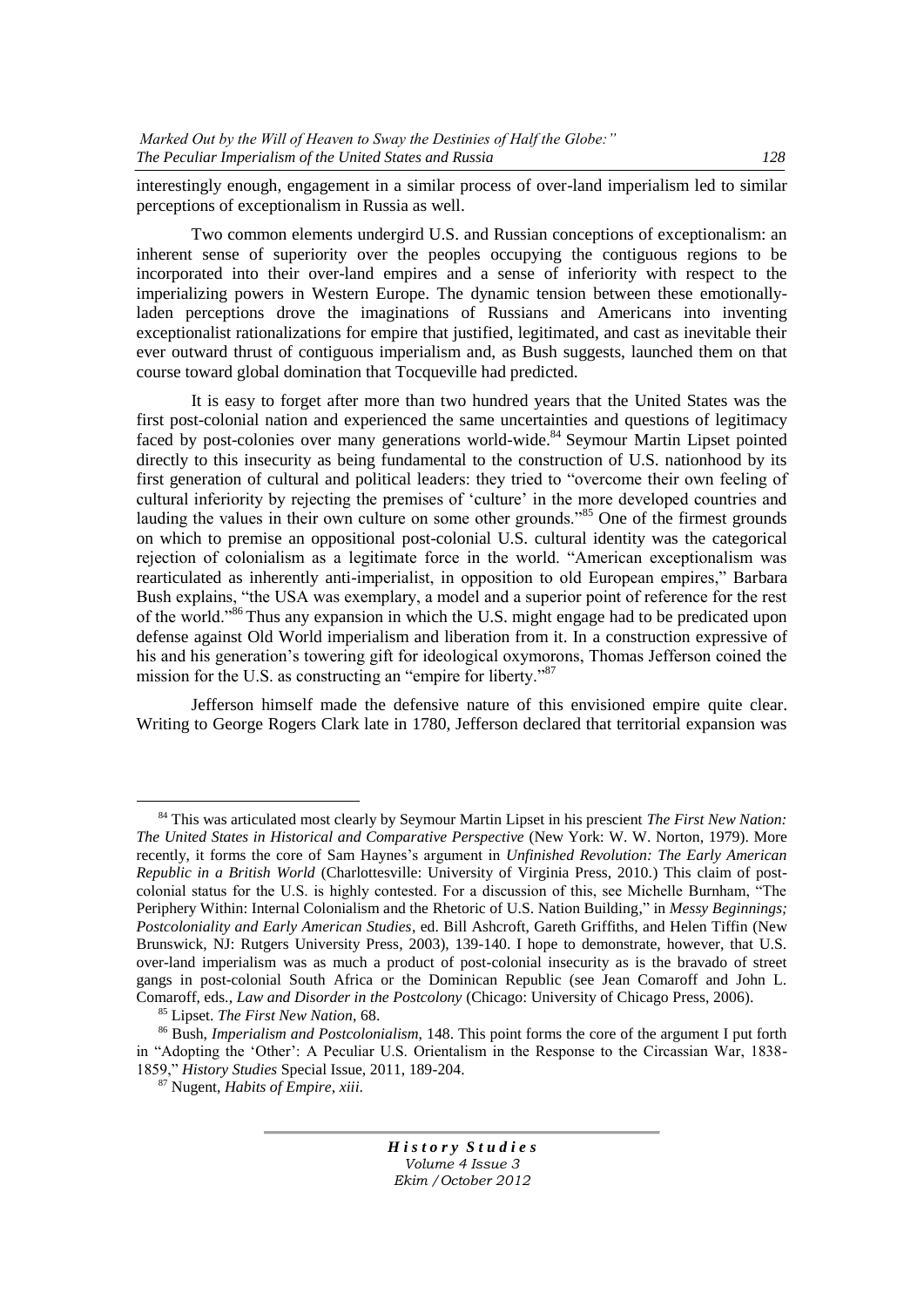necessary in order to create a barrier to the dangerous extension of foreign empires.<sup>88</sup> By 1830 this view had become official U.S. policy. For example, in 1824 the Quartermaster General's Office warned that foreign empires sought to conspire with "wild and disaffected" Indians, forming a threat "more formidable to us than any force which Europe combined could oppose to us."<sup>89</sup> A year later, Senator Thomas Hart Benton warned that "The European Legitimates" hold everything American in contempt and detestation" and that national expansion was the only defense, a position backed up by expert testimony from prominent frontiersmen and officially embraced by Secretary of War John C. Calhoun in 1829.<sup>90</sup> By 1835, this call for defensive imperialism had reached a fever pitch and become deeply ingrained in popular consciousness: for example, two prominent opinion leaders, Lyman Beecher and Samuel F. B. Morse, each published extensive and best-selling treatises on the defensive necessity for overland imperialism.<sup>91</sup>

At the same time, it was also necessary to liberate those who were oppressed by such foreign empires or to render immunity to those who might become victims of such oppression by liberating them from the ignorance and destitution that would be exploited by opportunistic imperialists. Both Beecher and Morse made this point, as did a great many other propagandists for overnight contiguous imperialism.

Nugent summarizes this entire ideological construction with characteristic clarity and bluntness:

*Expansion resonated with the people. It meant progress, national glory, and successful stewardship all rolled into one. White Americans were certain that they had the right and duty to take land because they would make it more productive than native peoples, or Spaniards, or Mexicans, had done. They believed they had a right and duty to acquire territory because it would eventually become states coequal with the original thirteen, and thus provide free and democratic institutions, the blessings of liberty, to ever more people. They were convinced, too, that they had a right to defend themselves against outside opponents, even when 'defend' crossed over into 'push back'.*<sup>92</sup>

*H i s t o r y S t u d i e s Volume 4 Issue 3 Ekim /October 2012*

 $\overline{a}$ 

<sup>88</sup> Thomas Jefferson to George Rogers Clark, December 25, 1780 in Julian P. Boyd, ed., *Papers of Thomas Jefferson* (Princeton: Princeton University Press, 1951), 4:237-238.

 $89$  T. S. Jessup, U.S. quartermaster general, to Senator John Floyd, 6 April 1824,  $18<sup>th</sup>$  Cong.,  $1<sup>st</sup>$  sess. Senate Document 56.

<sup>&</sup>lt;sup>90</sup> Thomas Hart Benton, "Address before Congress, January 3, 1825," in U.S. Congress, *Abridgment of Debates of Congress from 1789 to 1856*, 8:197; Joshua Pilcher to J. H. Eaton, secretary of war, undated, and Jedediah S. Smith, David E. Jackson, and William L. Sublette to J. H. Eaton, secretary of war, 29 October 1830, Senate Document 39, 21<sup>st</sup> Cong., 2<sup>nd</sup> sess.; John C. Calhoun, secretary of war, to House Committee on Military Affairs, 29 December 1829, *American State Papers: Military Affairs*  2:33-34.

<sup>91</sup> Lyman Beecher, *A Plea for the West* (Cincinnati: Truman & Smith, 1835); Samuel F. B. Morse, *Foreign Conspiracy Against the Liberties of the United States: The Numbers of Brutus* (New York: Chapin, 1835). It should be noted that Beecher's work was almost immediately republished in New York and went through three editions within a year, while Morse's work went through six editions in the same year.

<sup>92</sup> Nugent, *Habits of Empire,* 234.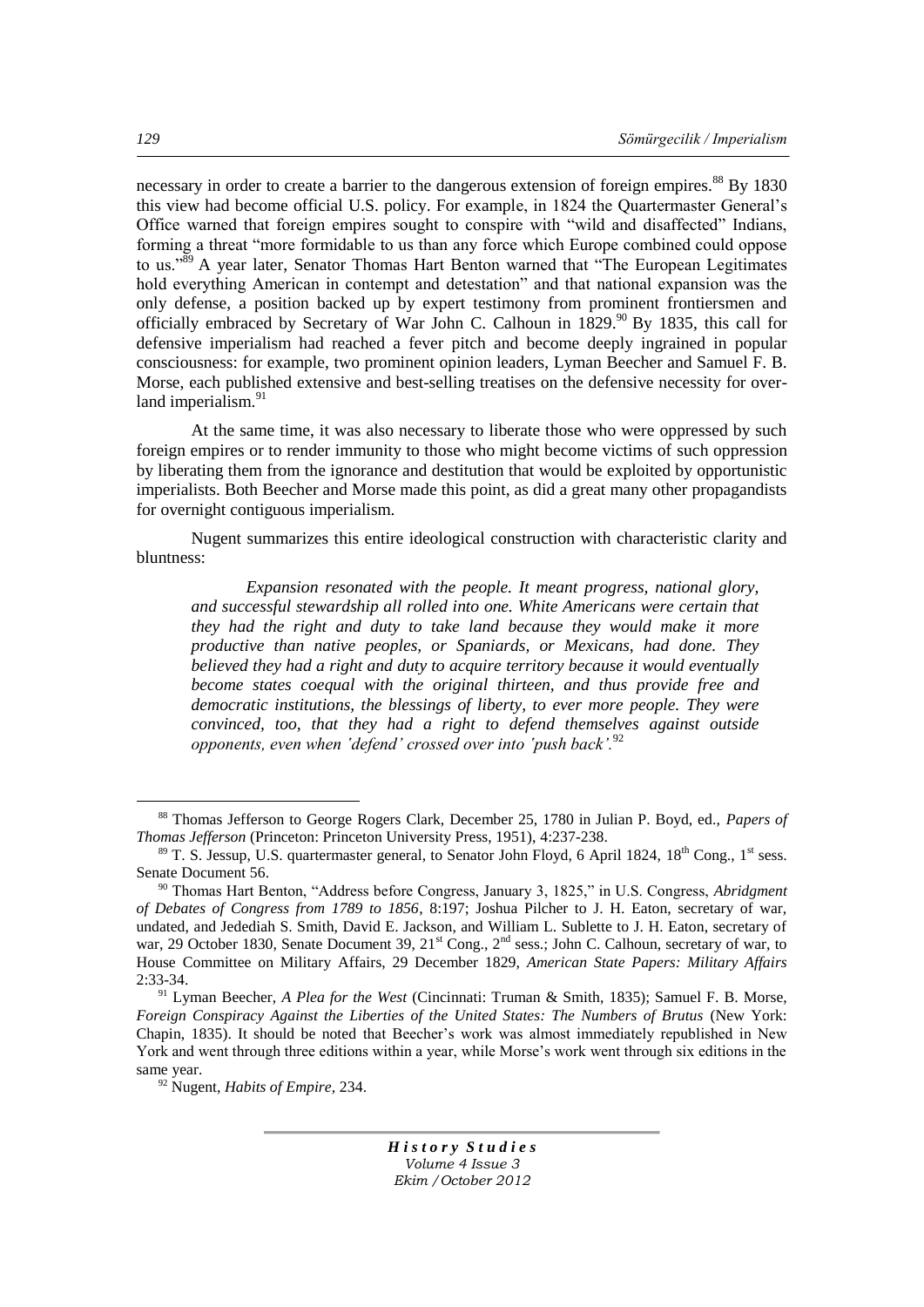As noted, we can point to similar ideological constructions being erected in Russia as it went about its own project of over-land imperialism. Dominic Lieven points to the "stewardship" role in Russian expansion, pointing out that "In the Russian new world too, colonization was justified as the development of regions previously unexploited or 'wasted' by nomadic herders<sup>"</sup> and "the slothful Asiatic converted to industriousness.<sup>?93</sup> Also the defensive nature of Russian expansionism was always at the forefront. From the time of Ivan IV, shoring up perimeters was seen as essential for defending against neighboring Poland, Lithuania, China, Turkey, Persia, and the largely unorganized Turkic and Tatar raiders along thousands of miles of borderland.<sup>94</sup> And as Peter Hopkirk makes clear, most of Russia's conquest of Central Asia was seen in juxtaposition with British imperial expansion north and west of India.<sup>95</sup> Such behavior led foreign policy analyst Matthew Rendall to conclude that "defensive realism" was the prime motivator for Russia's actions throughout the nineteenth century, though it is open to question how "realistic" this defensiveness actually was.<sup>96</sup>

What is clear is that irrespective of diplomatic realities, Russians saw themselves as vulnerable and, like those in the U.S., perceived this vulnerability in light of their own inferiority to the Western European empires. Lieven points out that sensitive Russians were convinced that Europe "looked down its nose at Russia," quoting Lord Curzon's quip that Russia's conquest of Central Asia was "a conquest of orientals by orientals."<sup>97</sup> Dostoevsky noted this in his "Writer's Diary" in January 1881, saying "This shame that Europe will consider us Asians has been hanging over us for almost two centuries now" and advocating that "Iwle must cast aside this servile fear that Europe will call us Asiatic barbarians."<sup>98</sup> And, as in the U.S., the best way to accomplish this was through decidedly non-European imperialism: "In Europe we are hangers-on and slaves, while in Asia we shall be the masters." ―For, in truth, Asia for us is that same America which we still have not discovered. With our push toward Asia we will have a renewed upsurge of spirit and strength."<sup>99</sup>

Thus were the five processes identified by Nugent involved in the creation of an overland empire enacted in the United States and Russia. Over the course of several centuries, each became a dominant force exercising near-absolute power over expanses of real estate that, as we have seen, boggled the minds of even such advanced nineteenth-century thinkers as Tocqueville and List. And in the process, each came to define itself as exceptional in the world, standing in opposition to the over-seas empires established by Western Europe. Like the stereotyped bully in the schoolyard, each disguised its sense of insecurity and inferiority by asserting a self-justified aggressiveness, and in the process, both engaged in a similar and peculiar, if unacknowledged, form of imperialism. In this process, and through this process,

 $\overline{a}$ 

<sup>99</sup> Fyodor Dostoevsky, "Questions and Answers" in Fyodor Dostoevsky, *A Writer's Diary*, trans. Kenneth Lantz (Evanston, IL: Northwestern University Press, 1994), 2 1374; 1373.

<sup>93</sup> Lieven. *Empire*, 217.

<sup>&</sup>lt;sup>94</sup> Geoffrey Hosking identifies such defensive strategy as the first and most significant cause for Russian territorial expansion; see Hosking, *Russia: People and Empire,* 39-41.

<sup>95</sup> See Hopkirk *The Great Game.*

<sup>&</sup>lt;sup>96</sup> Matthew Rendall, "Defensive Realism and the Concert of Europe," *Review of International Studies* 32 (2006): 523-540.

<sup>97</sup> Lieven, *Empire: The Russian Empire and Its Rivals*, 219.

<sup>&</sup>lt;sup>98</sup> Fyodor Dostoevsky, "Geok-Tepe. What Does Asia Mean to Us?" in Fyodor Dostoevsky, A *Writer's Diary,* trans. Kenneth Lantz (Evanston, IL: Northwestern University Press,1994), 2:1369.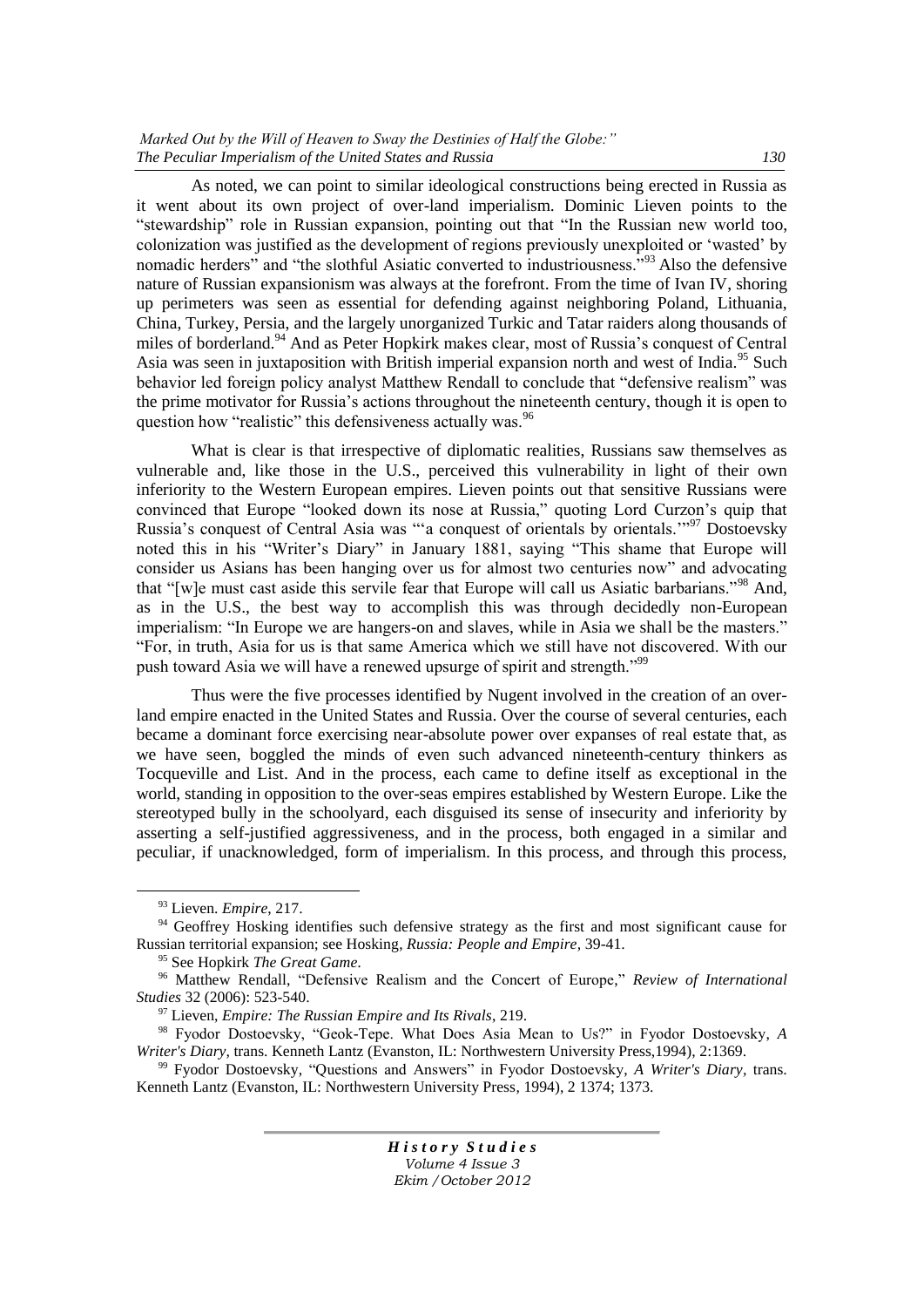each appeared to have been, even if only in its own imagination, "marked out by the will of Heaven to sway the destinies of half the globe." $100$ 

## **REFERENCES**

- ANDERSON, Benedict R. *Imagined Communities: Reflections on the Origin and Spread of Nationalism*. London: Verso, 1991.
- ANDERSON, Rani-Henrik. *The Lakota Ghost Dance of 1890*. Lincoln: University of Nebraska Press, 2009.
- ANON. "Russia and Her Serfs." *Graham's American Monthly Magazine of Literature, Art, and Fashion*, April 1, 1853, 500.
- ANON. ―The American Squatter and Federal Land Policy.‖ *Journal of the West* 14 (1975): 72- 83.
- BASSIN, Mark. "Turner, Solov'ev, and the 'Frontier Hypothesis': The Nationalist Signification of Open Spaces.‖ *Journal of Modern History* 65 (1993), 473-511.
- BEECHER, Lyman. *A Plea for the West*. Cincinnati: Truman & Smith, 1835.
- BENTON, Thomas Hart. "Address before Congress, January 3, 1825." In U.S. Congress, Abridgment of Debates of Congress from 1789 to 1856, 8:197.
- BILLINGTON, Ray Allen. *Westward Expansion: A History of the American Frontier*. Third Edition. New York: Macmillan 1967.
- BILLINGTON, Ray Allen and Martin Ridge. *Westward Expansion: A History of the American Frontier.* Sixth Edition. Albuquerque: University of New Mexico Press, 2001.
- BREYFOGLE, Nicholas B. "Building Doukhoboriia: Religious Culture, Social Identity and Russian Colonization in Transcaucasia, 1845-1895.‖ *Canadian Ethnic Studies* 27 (1995): 24-51.
- BREYFOGLE, Nicholas B. "Caught in the Crossfire? Russian Sectarians in the Caucasian Theater of War, 1853-56 and 1877-78.‖ *Kritika: Explorations in Russian and Eurasian History* 2 (2001): 713-750.
- BREYFOGLE, Nicholas B. *Heretics and Colonizers: Forging Russia's Empire in the South Caucasus*. Ithaca, NY: Cornell University Press, 2005.
- BURNHAM, Michelle. "The Periphery Within: Internal Colonialism and the Rhetoric of U.S. Nation Building." In *Messy Beginnings; Postcoloniality and Early American Studies.* Edited by Bill Ashcroft, Gareth Griffiths, and Helen Tiffin. New Brunswick, NJ: Rutgers University Press, 2003, 139-154.
- BUSH, Barbara. *Imperialism and Postcolonialism.* Harlow, England: Pearson/Longman, 2006.
- CALHOUN, John C. "Secretary of war, to House Committee on Military Affairs, 29 December 1829.‖ *American State Papers: Military Affairs,* 2:33-34.

 $\overline{a}$ 

<sup>100</sup> Tocqueville, *Democracy in America,* I:434.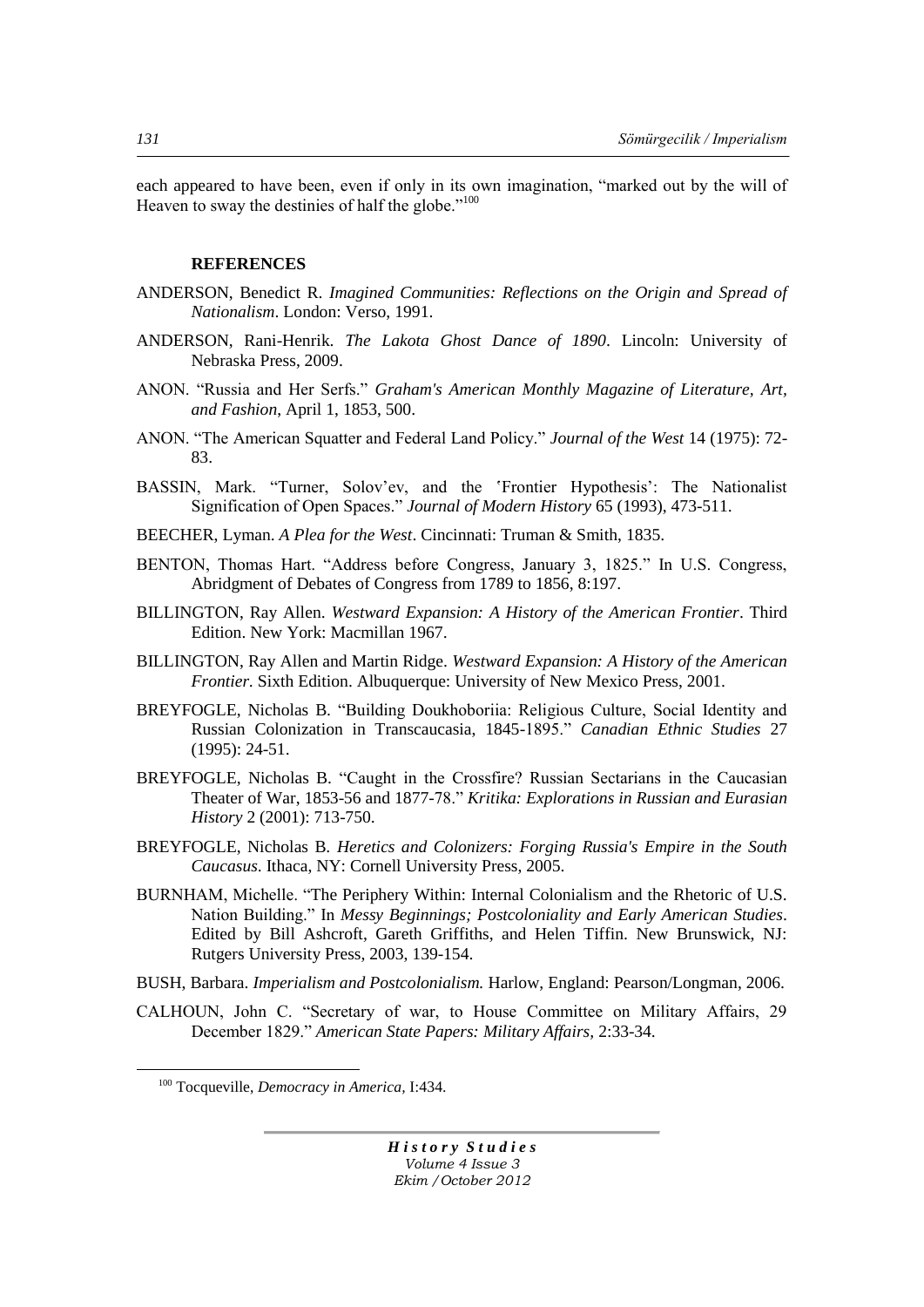- CARSTENSEN, Vernon. *The Public Lands; Studies in the History of the Public Domain*. Madison: University of Wisconsin Press, 1963.
- COLLINS, D. N. "Russia's Conquest of Siberia: Evolving Russian and Soviet Historical Interpretations.‖ *European Studies Review* 12 (1982): 18-43.
- COMAROFF, Jean and John L. Comaroff, eds. *Law and Disorder in the Postcolony*. Chicago: University of Chicago Press, 2006.
- CREWS, Robert. *For Prophet and Tsar: Islam and Empire in Russia and Central Asia.*  Cambridge, MA: Harvard University Press, 2006.
- CRONON, William, Georges Miles, and Jay Gitlin, eds. *Under an Open Sky: Rethinking America's Western Past.* New York: W. W. Norton, 1992.
- CRONON, William. "Becoming West: Toward a New Meaning for Western History." In *Under an Open Sky: Rethinking America's Western Past*. Edited by William Cronon, George Miles, and Jay Gitlin. New York: W. W. Norton, 1992, 3-27.
- CURTIS, Glenn E. *Russia: A Country Study*. Washington, DC: GPO for the Library of Congress, 1996. http://countrystudies.us/russia/ (accessed August 30, 2012).
- DOSTOYOVSKY, Fyodor. "Geok-Tepe. What Does Asia Mean to Us?" In Fyodor Dostoevsky, *A Writer's Diary.* Translated by Kenneth Lantz. Evanston, IL: Northwestern University Press, 1994, 2:1368-1372.
- DOSTOYOVSKY, Fyodor. "Questions and Answers." In Fyodor Dostoevsky, *A Writer's Diary.* Translated by Kenneth Lantz. Evanston, IL: Northwestern University Press, 1994, 2:1373-1378.
- DRINNON, Richard. *Facing West: The Metaphysics of Indian-Hating and Empire-Building.* Minneapolis: University of Minnesota Press, 1980.
- FIELD, James A. "American Imperialism: The Worst Chapter in Almost Any Book." The *American Historical Review* 83 (1978): 644-668.
- FOGEL, Robert. *Railroads and American Economic Growth: Essays in Econometric History*. Baltimore: Johns Hopkins Press, 1964.
- FORSYTH, James. *A History of the Peoples of Siberia: Russia's North Asian Colony, 1581- 1990*. New York: Cambridge University Press, 1992.
- GATES, Paul W. *Public Land Policies: Management and Disposal*. New York: Arno Press, 1979.
- HAYNES, Sam. *Unfinished Revolution: The Early American Republic in a British World*. Charlottesville: University of Virginia Press, 2010.
- HOPKIRK, Peter. *The Great Game: The Struggle for Empire in Central Asia*. New York: Kodansha International, 1994.
- HOSKING, Geoffrey. *Russia: People and Empire, 1552-1917*. Cambridge, MA: Harvard University Press, 1997.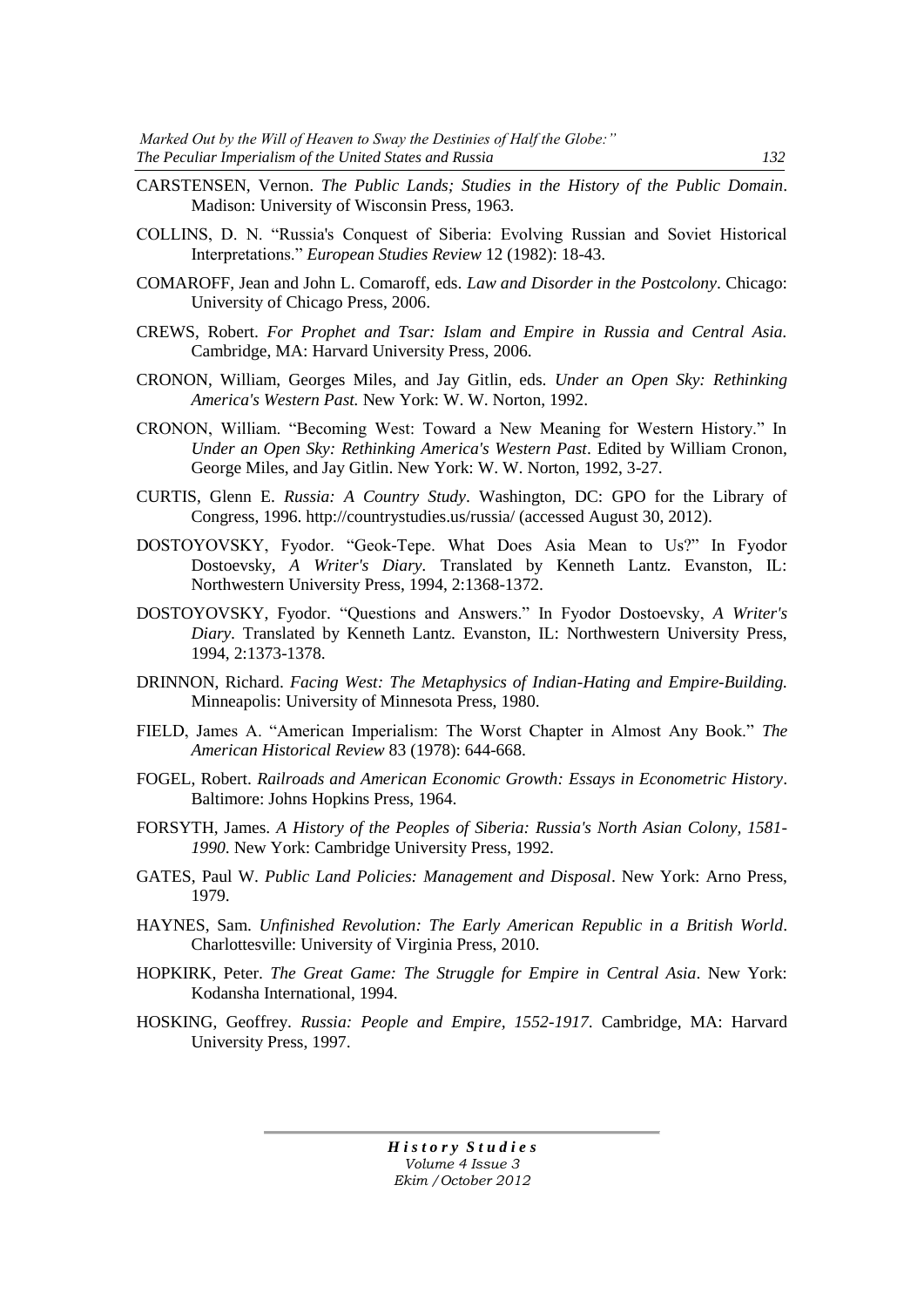- HOWE, Daniel Walker. *What Hath God Wrought: The Transformation of America, 1815- 1848*. New York: Oxford University Press, 2007.
- JACOBS, Wilbur R. *Dispossessing the American Indian; Indians and Whites on the Colonial Frontier*. New York: Scribner, 1972.
- JEFFERSON, Thomas. "Letter to George Rogers Clark, December 25, 1780." In Julian P. Boyd, ed., *Papers of Thomas Jefferson.* Princeton: Princeton University Press, 1951, 4:237-238.
- JESSUP, T. S. "U.S. quartermaster general, to Senator John Floyd, 6 April 1824." 18th Cong., 1st sess. Senate Document 56.
- JOSEPHY, Alvin M. *500 Nations: An Illustrated History of North American Indians*. London: Pimlico, 2005.
- KANAZAWA, Mark T. "Possession Is Nine Points of the Law: The Political Economy of Early Public Land Disposal.‖ *Explorations in Economic History* 33 (1996), 227-249.
- KHALFIN, N. *Russia's Policy in Central Asia, 1857-1868.* London: Central Asian Research Center, 1964.
- LIEVEN, Dominic. *Empire: The Russian Empire and Its Rivals.* New Haven: Yale University Press, 2001.
- LIMERICK, Patricia Nelson, Clyde A. Milner, and Charles E. Rankin, eds. *Trails: Toward a New Western History.* Lawrence: University Press of Kansas, 1991.
- LIMERICK, Patricia Nelson. "Dilemmas in Forgiveness: William Appleman Williams and Western American History," *Diplomatic History* 25 (2001): 293-300.
- LIMERICK, Patricia Nelson. "The Adventures of the Frontier in the Twentieth Century." In *The Frontier in American Culture an Exhibition at the Newberry Library, August 26, 1994–January 7, 1995* Edited by Richard White. Chicago: Newberry Library, 1994, 67-102.
- LIMERICK, Patricia Nelson. *The Legacy of Conquest: The Unbroken Past of the American West.* New York: W. W. Norton, 1988.
- LIMERICK, Patricia Nelson. *Something in the Soil: Legacies and Reckonings in the New West.* New York: W. W. Norton, 2000.
- LIPSET, Seymour Martin. *The First New Nation: The United States in Historical and Comparative Perspective*. New York: W. W. Norton, 1979.
- MAIER, Charles. *Among Empires: American Ascendancy and Its Predecessors.* Cambridge, MA: Harvard University Press, 2006.
- MERCER, Lloyd. *Railroads and Land Grant Policy: A Study in Government Intervention*. Washington D.C.: Beard Books, 2002.
- MILLER, Christopher L. "Adopting the 'Other': A Peculiar U.S. Orientalism in the Response to the Circassian War, 1838-1859." *History Studies* Special Issue, October 2011, 189-204.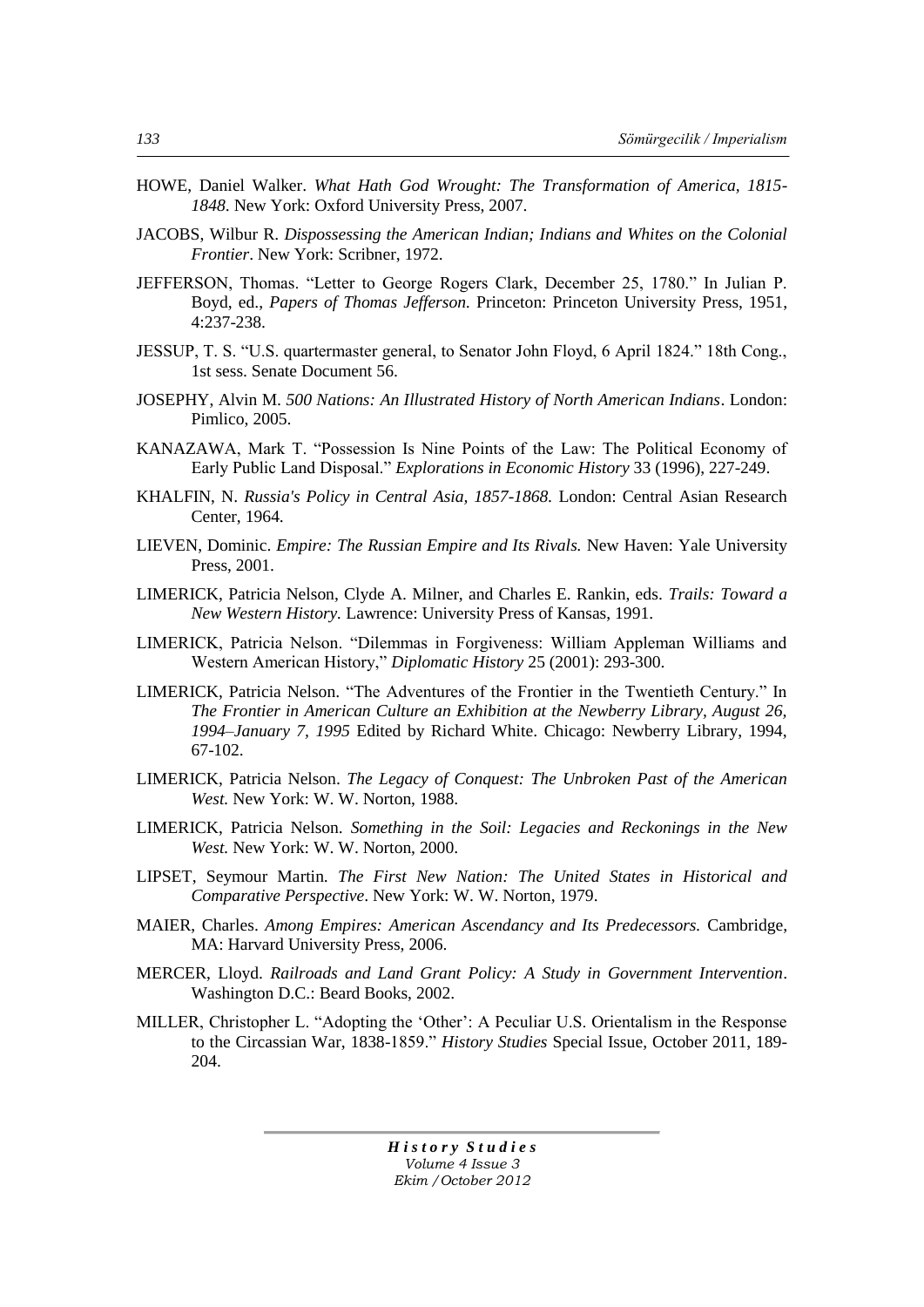- MILLER, Christopher L. "Indian Patriotism, Warriors vs. Negotiators." American Indian *Quarterly* 17 (1993): 343-349.
- MILLER, Christopher L. *Prophetic Worlds: Indians and Whites on the Columbia Plateau*. Second Edition. Seattle: University of Washington Press, 2003.
- Milner-Gulland, Robin. *The Russians.* Oxford: Blackwell, 1999.
- Morse, Samuel F. B. *Foreign Conspiracy Against the Liberties of the United States: The Numbers of Brutus*. New York: Chapin, 1835.
- NUGENT, Walter T. K. *Habits of Empire: A History of American Expansion.* New York: Alfred A. Knopf, 2008.
- PILCHER, Joshua. "Letter to J. H. Eaton, secretary of war, undated." Senate Document 39, 21st Cong., 2nd sess.
- RAE, John Bell. "Federal Land Grants in Aid of Canals." *The Journal of Economic History* 4 (1944): 167-177.
- RENDALL, Matthew. "Defensive Realism and the Concert of Europe." Review of *International Studies* 32 (2006): 523-540.
- ROBINSON, Ronald. "The Excentric Idea of Imperialism, with or Without Empire." In *Imperialism and After: Continuities and Discontinuities.* Edited by Wolfgang J. Mommsen and Jürgen Osterhammel. London: Allen & Unwin, 1986, 267-289.
- ROWE, Michael. *Collaboration and Resistance in Napoleonic Europe: State-Formation in an Age of Upheaval, C. 1800-1815*. Houndmills, Basingstoke, Hampshire: Palgrave Macmillan, 2003.
- SLAUGHTER, William and Michael Landon. *Trail of Hope: The Story of the Mormon Trail*. Salt Lake City: Deseret Book Company, 1997.
- SMITH, Jedediah S., David E. Jackson, and William L. Sublette, "Letter to J. H. Eaton, secretary of war, 29 October 1830," Senate Document 39, 21st Cong., 2nd sess.
- STEGNER, Wallace Earl. *The Gathering of Zion*. Lincoln: U of Nebraska Press, 1992.
- STEPHENSON, George. *The Political History of the Public Lands, from 1840 to 1862: From Pre-Emption to Homestead*. Boston: R.G. Badger, 1917.
- SUNY, Ronald Grigor. "Russian Rule and Caucasian Society in the First Half of the Nineteenth Century: The Georgian Nobility and the Armenian Bourgeoisie, 1801- 1856,‖ *Nationalities Papers* 7 (1979): 53-78.
- SUNY, Ronald Grigor. "The Empire Strikes Out: Imperial Russia, 'National' Identity, and Theories of Empire" In *A State of Nations: Empire and Nation-Making in the Age of Lenin and Stalin.* Edited by Ronald Grigor Suny and Terry Martin. New York: Oxford University Press, 2001, 23-66.
- SUNY, Ronald Grigor. *The Making of the Georgian Nation.* Bloomington: Indiana University Press, 1988.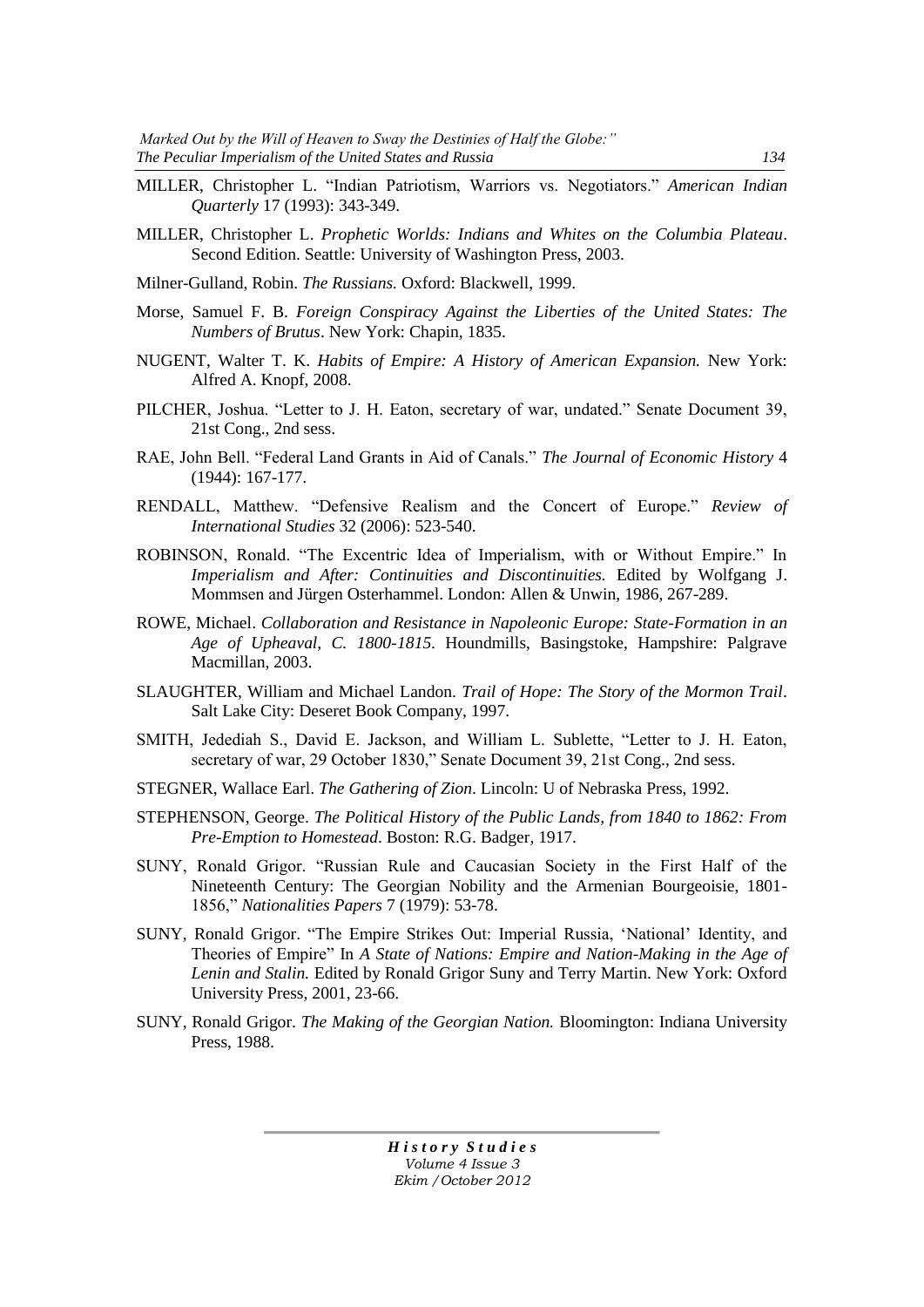- SZPORLUK, Roman. *Communism and Nationalism: Karl Marx Versus Friedrich List*. New York: Oxford University Press, 1988.
- TAYLOR, George Rogers. *The Turner Thesis Concerning the Role of the Frontier in American History.* Revised Edition. Boston: Heath, 1956.
- THRAPP, Dan. *The Conquest of Apacheria*. Fifth Edition. Norman: Univ. of Oklahoma Press, 1988.
- TOCQUEVILLE, Alexis de. *Democracy in America.* New York: Alfred A. Knopf, 1951.
- TURNER, Frederick Jackson. "The Significance of the Frontier in American History." *Annual Report of the American Historical Association*, 1893.
- TURNER, Frederick Jackson. *The Frontier in American History*. New York: H. Holt, 1920.
- UTLEY, Robert M. *Last Days of the Sioux Nation*. New Haven: Yale University Press, 1963.
- VENABLES, Robert. *American Indian History: Five Centuries of Conflict & Coexistence*. Santa Fe, NM: Clear Light Publishers, 2004.
- VON NARDROFF, Ellen. "The American Frontier as a Safety Valve: The Life, Death, Reincarnation, and Justification of a Theory." *Agricultural History* 36 (1962): 123-142.
- WALLERSTEIN, Emmanuel. *The Modern World-System, vol. I: Capitalist Agriculture and the Origins of the European World-Economy in the Sixteenth Century*. New York: Academic Press, 1974.
- WALLERSTEIN, Emmanuel. *The Modern World-System, vol. II: Mercantilism and the Consolidation of the European World-Economy, 1600-1750.* New York: Academic Press, 1980.
- WALLERSTEIN, Emmanuel. *The Modern World-System, vol. III: The Second Great Expansion of the Capitalist World-Economy, 1730-1840's*. New York: Academic Press, 1989.
- WALLERSTEIN, Emmanuel. *World-Systems Analysis: An Introduction*. Durham, NC: Duke University Press, 2004.
- WEST, Elliott. *The Last Indian War: The Nez Perce Story.* New York: Oxford University Press, 2009.
- WESTAD, Odd Arne. *The Global Cold War: Third World Interventions and the Making of Our Times.* New York: Cambridge University Press, 2005.
- WIECZYNSKI, Joseph L. "The Frontier in Early Russian History." *Russian Review* 31 (1972), 110-116.
- WIECZYNSKI, Joseph L. "Toward a Frontier Theory of Early Russian History." Russian *Review* 33 (1974): 284-295.
- WILLIAMS, William Appleman. "Empire as a Way of Life." *The Nation* 231 (1980): 104-119.